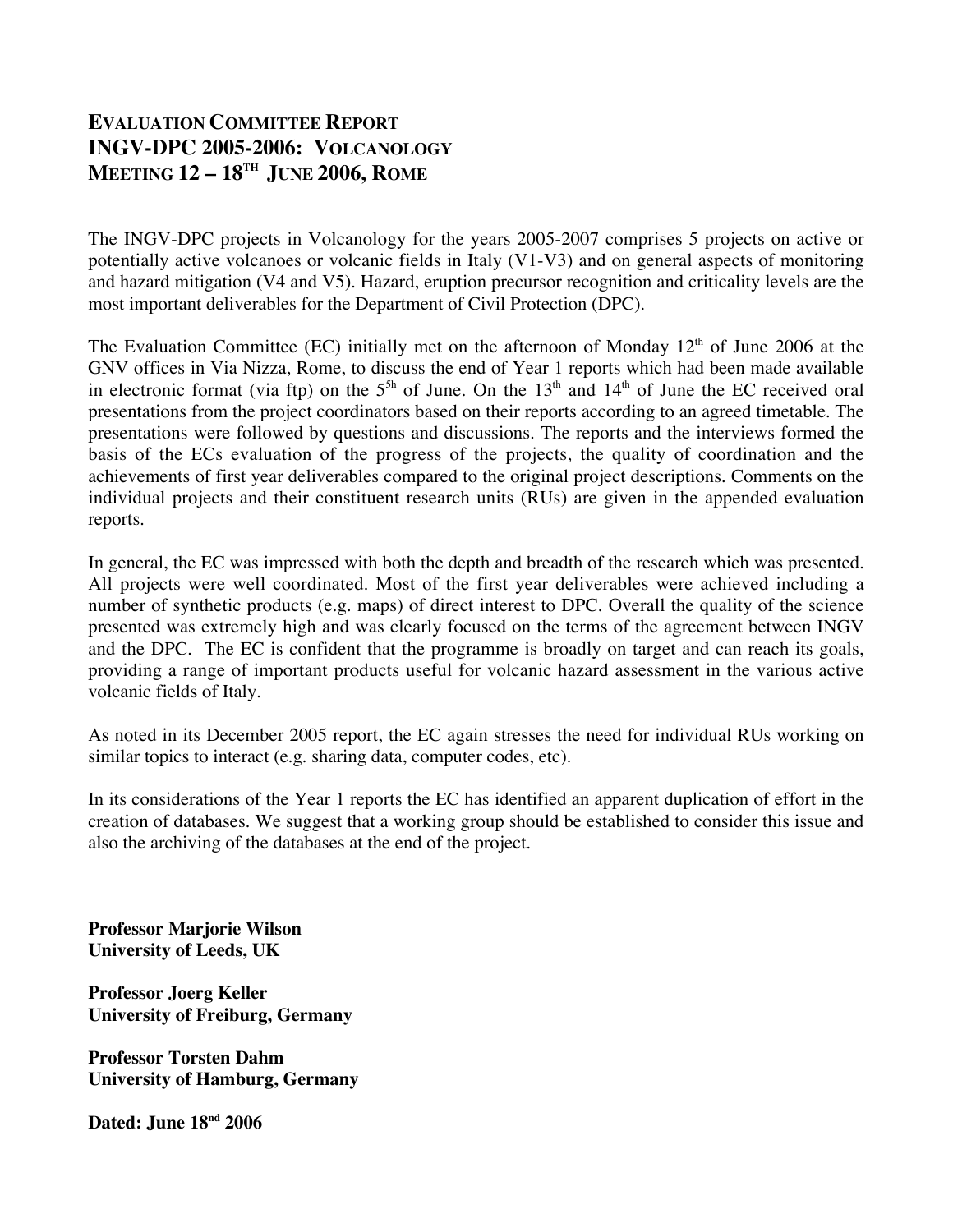## **END OF YEAR ONE**

# INGV-DPC Project V1

## Prosecution of activities already financed in 2003 in the frame of GNV

#### **1. Overall assessment of the project**

– *achievement of the Project Deliverables specified in the original project proposal*

– *Is the project on schedule or behind schedule*

The project V1 was made of six sub-projects financed in the framework of the response to the 2002 – 2003 volcanic crisis at Stromboli. With the exception of one sub-project (Tinti) all of the sub-projects are now complete.

The EC received four reports for evaluation, which were also presented in oral form. Since a welldefined list of deliverables did not exist in the original proposals, the EC provides comments below on the scientific output of the sub-projects for which reports were provided.

### **RU V1/01-03 (Marsella):**

The main objective was the monitoring of the evolution of the sub-aerial Sciara del Fuoco slope after the 2002-2003 eruption by means of photogrammetric surveys and topographic measurements made since 1938. The activity provides important reference data for hazard assessment at Stromboli, for example DEMs, and multi-temporal analysis of morphological variations. The report clearly outlines the achievements of the project. Several publications on the subject are indicated.

## **RU V1/02 (Chiocci):**

The main objective was to monitor the submarine slope of the Sciara del Fuoco and to reconstruct the kinematics of the December 2002 submarine slide and tsunami. The project responsibles have obtained an impressive dataset, which is clearly summarized in the report. The coordinator also reported on the technical difficulties involved in the study of the shallow seismic structure of slope. The report clearly outlines the obtained achievements. Several publications on the subject are indicated.

## **RU V1/05 (Tommasi):**

The main objective was to understand and model the failure of the Sciara del Fuoco slope in the context of the geotechnical properties of the materials involved. Due to the impossibility of accessing the slope for in-situ sampling or measurements standard geotechnical methods could not be used. An important observation from this project is the likelihood that liquefaction is the driving process of slope instability, combined with surface loading or dyke injections. The report clearly outlines the obtained achievements. Several publications on the subject are indicated.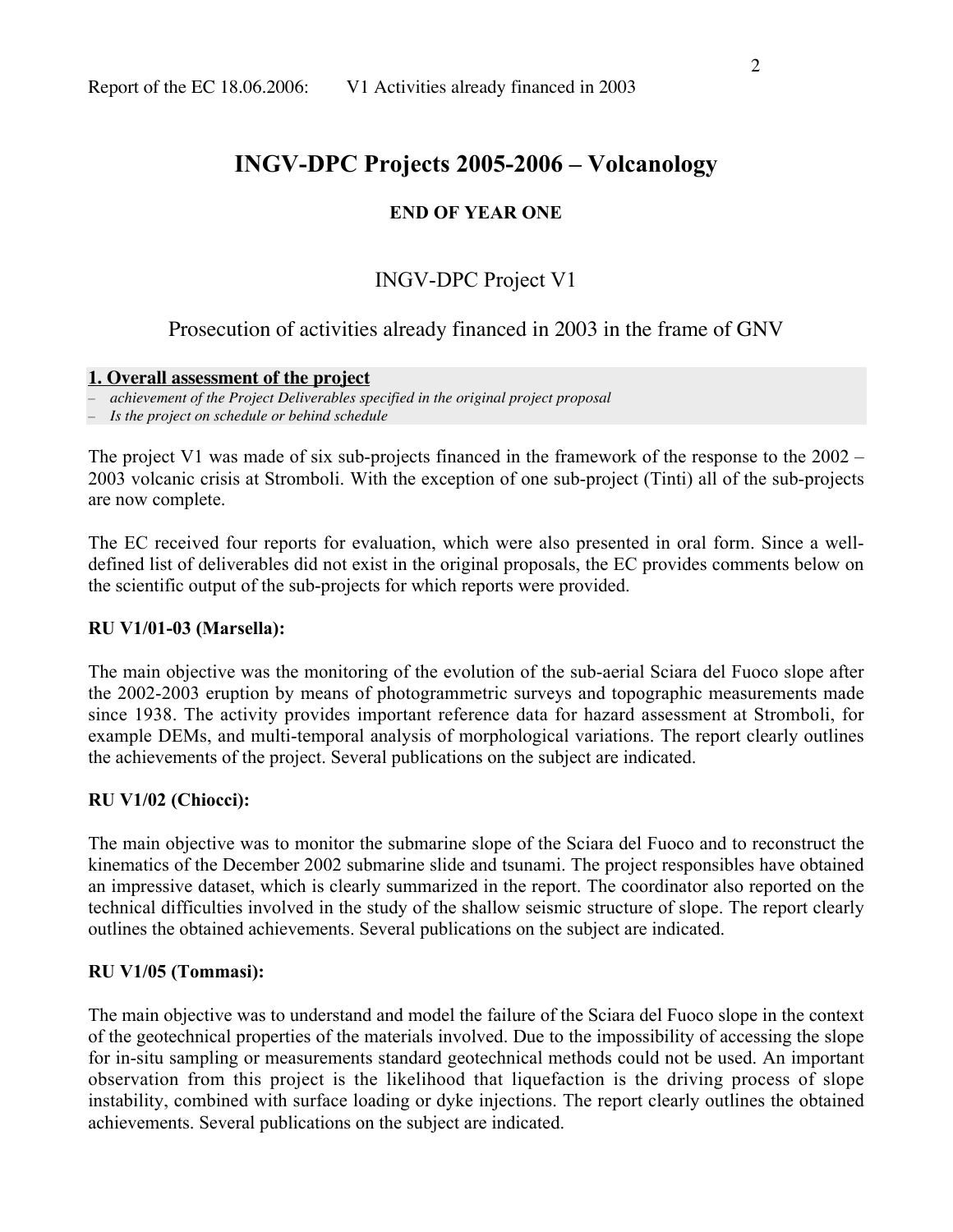### Report of the EC 18.06.2006: V1 Activities already financed in 2003 **RU V1/04 (Tinti):** *This project is continuing*

The main objective of the project is the development of a tsunami warning system and landslide and tsunami modeling for events at Stromboli. According to the report different tsunami modeling scenarios have been simulated. Additionally, landslide modeling was successful and has been completed. The final year of the project will be devoted to completing the sensitivity analysis for Stromboli and the Mediterranean region in general. The report outlines the achievements thus far. Several publications on the subject are quoted.

### **2. Scientific deliverables**

*This should include the progress towards synthesis of the available data into a consistent format for use by DPC in risk analysis.*

n.a.

#### **3. Specific problems which have delayed progress**

Is it realistic and feasible to reach the goals within the stated budgetary and the time-line parameters?

n.a.

### **4. Coordination**

How is the organisation of the project and communication between RU's

n.a.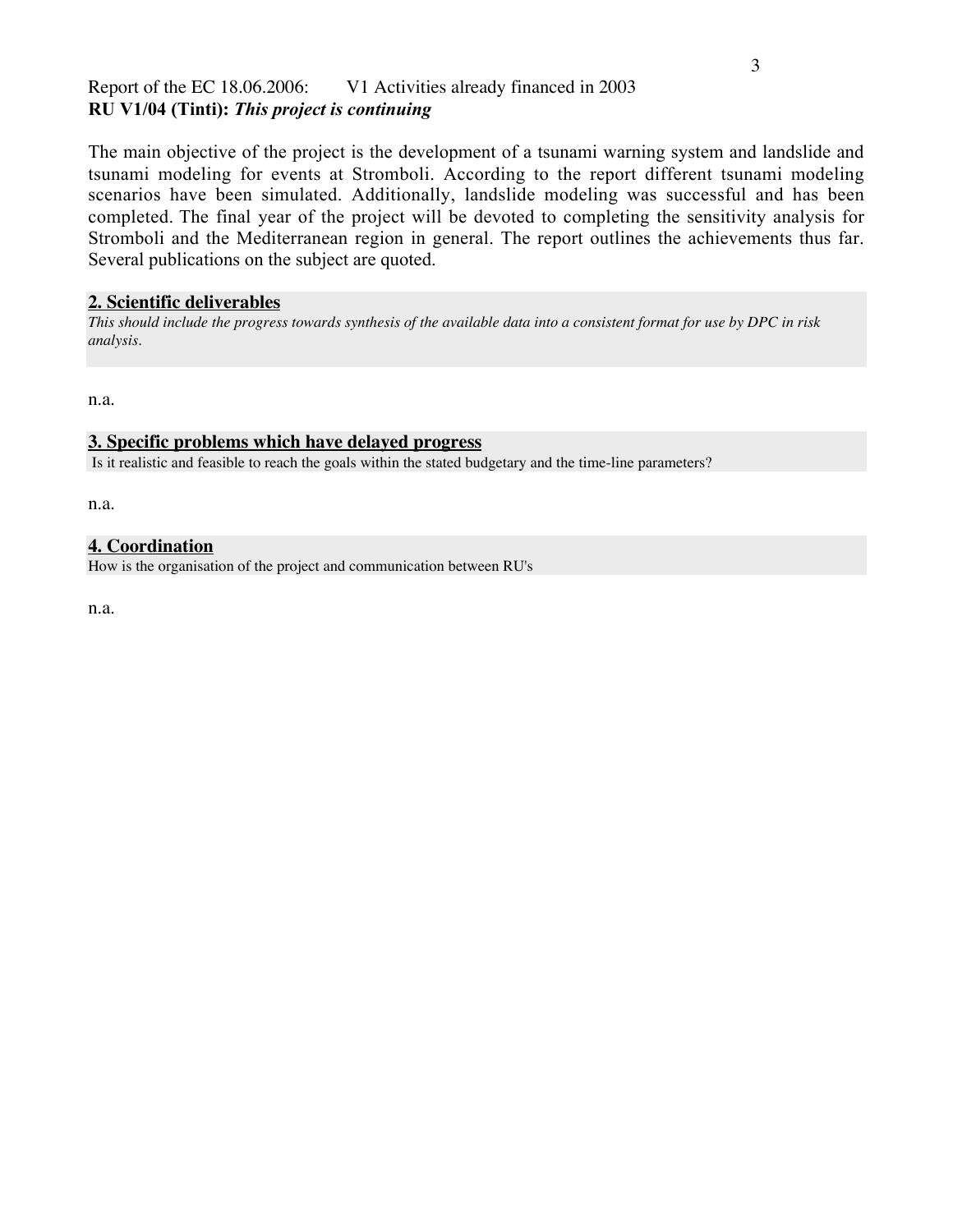### **END OF YEAR ONE**

## INGV-DPC Project V2

## Monitoring and research activity at Stromboli and Panarea

#### **1. Overall assessment of the project**

– *achievement of the Project Deliverables specified in the original project proposal*

– *Is the project on schedule or behind schedule*

This project includes both Stromboli and Panarea, with the main emphasis on Stromboli. The 2002- 2003 crises demonstrate the importance for civil protection.

The research builds upon a long history of interest in the volcanism of Stromboli. Research was considerably intensified during and after the eruptive events of 2002-2003.

The combined project involves 24 RUs (20 Stromboli, 4 Panarea). For Stromboli, the main emphasis is on reconstruction of the present structure of the volcano and its feeding system, the evaluation of the danger of effusive and explosive activity, the recent and future development of the Sciara del Fuoco and degassing phenomena. For Panarea, the emphasis is on the stratigraphy of the recent pyroclastic deposits and their relationship to explosive events, the state of stress in the system and the geochemical surveillance of gas emissions from the fluid system.

The project is broadly on schedule. The progress and highlights of the project were clearly described in the coordinators' report and their oral presentation. The project deliverables for the first year are almost completely fulfilled.

#### **2. Scientific deliverables**

*This should include the progress towards synthesis of the available data into a consistent format for use by DPC in risk analysis.*

The project appears to have made good progress towards its first year goals.

Significant highlights include

- A 1:5000 map of Stromboli dikes and geo-referenced GIS database,
- The discovery that NE trending fractures are periodically injected by new magma
- The presence of two huge landslides on the NW flank of Stromboli in the last 5 ka
- The detailed understanding of a 2002-2003 paroxysm
- Maps of ground deformation of the Sciara del Fuoco and the whole of Stromboli for the period 2002-2005
- The restriction of Holocene dykes to the NW side of the island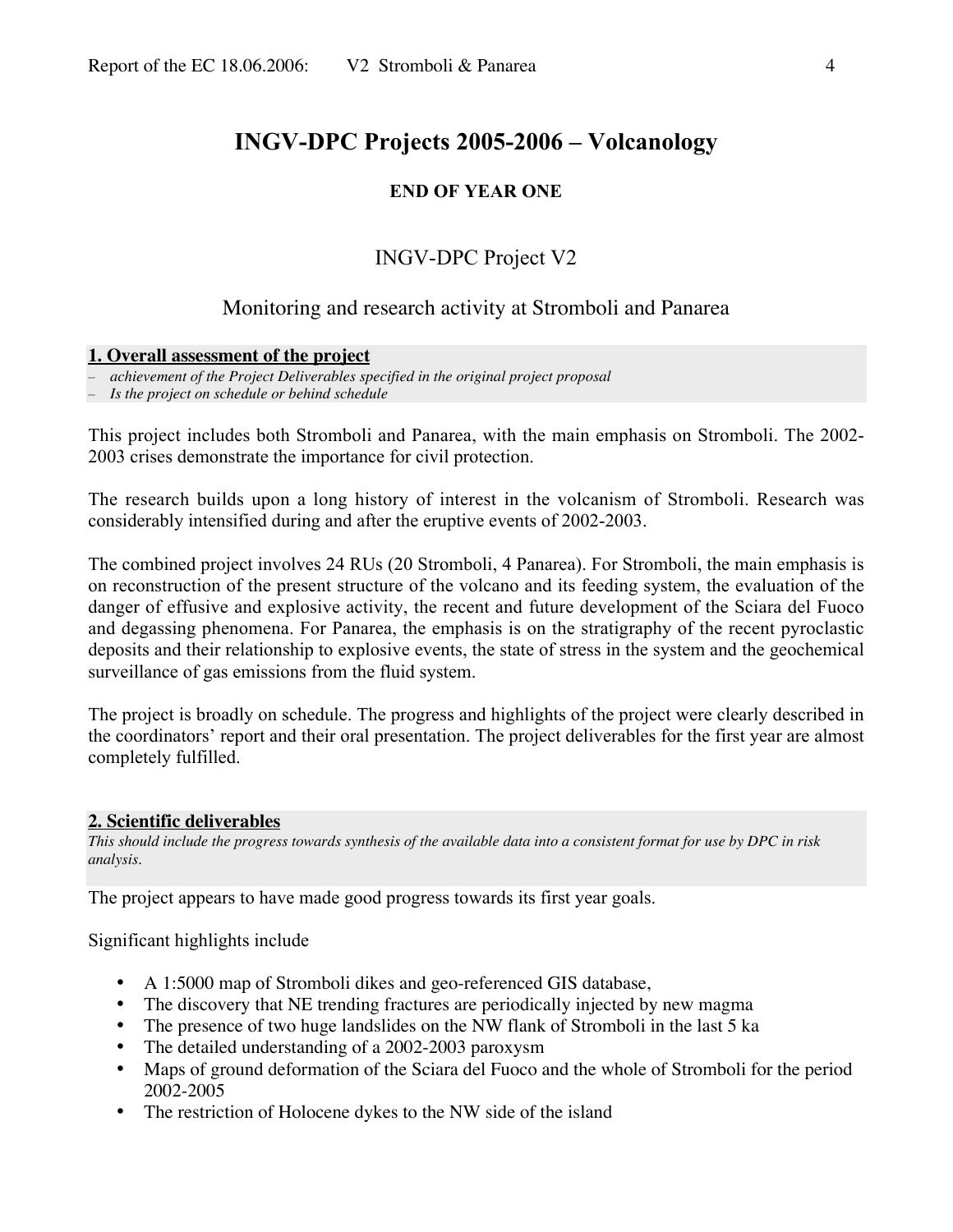#### **3. Specific problems which have delayed progress**

Is it realistic and feasible to reach the goals within the stated budgetary and the time-line parameters?

The overall project is broadly on schedule with the exception of the planned active marine seismic tomography experiment to determine the structure of the volcanic system. The coordinators do not report any significant delays. There has been some re-scheduling of activities into Year 2.

#### **4. Coordination**

How is the organisation of the project and communication between RU's

The coordination of the project is effective. Two coordination meetings have been held plus a number of task group meetings. The coordinators indicate in their report that not all the RUs have worked satisfactorily together. The EC hopes that this will be addressed fully in year two.

#### **5. Publications which have arisen directly from this project**

At this stage of the project the EC does not expect to see a high number of publications arising directly from the first years work.

A very appropriate level of activity is indicated in the report of the coordinators.

#### **6. Comments to reports / work of individual research units**

Only those RU's and sub-projects are commented on in detail, where questions arise or points are unclear. The main criteria are:

– achievement of project deliverables

feasibility to finish within funding time

In general all the RUs have performed well and have obtained significant results so far.

RU 1, 2, 4, 6, 7, 8, 9, 10, 11, 12, 14, 15, 16, 17, 18, 19, 20, 21, 22, 23, 24 have achieved their Year 1 deliverables (>80%) and it is anticipated that they will complete their planned program of research by the end of the project.

The EC makes the following additional comments:

RU 3: see RU 13

RU 5: The RU appears to have achieved its deliverables. However, the EC was not fully convinced that the crustal structure and the location of the shallow magma chamber can be achieved with the data they have shown.

RU 13: From the RU report the EC notices that the OBS experiment is planned for December 2006, but with some important logistical issues apparently still unclear (e.g. OBS systems to be used). The organisational problems were discussed following the presentation by the coordinator. The EC notes that scientific plans of RU 13 and RU 3 depend fully on the successful data acquisition.

RU 21 and RU22: Improved cooperation between these two RUs is strongly recommended.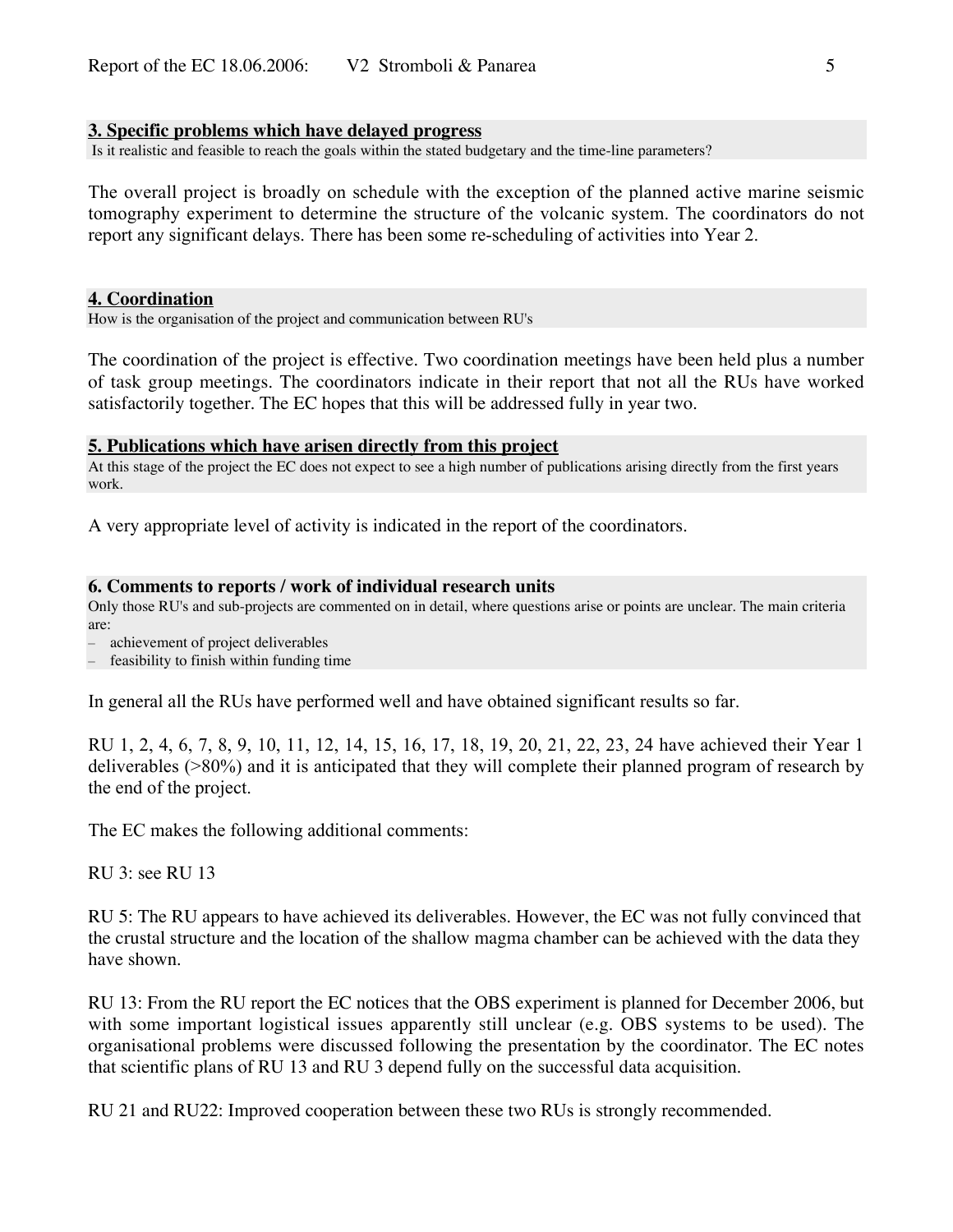#### **END OF YEAR ONE**

## INGV-DPC Project V3\_1

## Colli Albani

#### **1. Overall assessment of the project**

– *achievement of the Project Deliverables specified in the original project proposal*

– *Is the project on schedule or behind schedule*

This is the first integrated project on the Colli Albani volcanic complex and therefore there is strong emphasis on the collection and compilation of basic data. It is an important project for civil protection, because of the existing hazard from  $CO<sub>2</sub>$  degassing, the possible occurrence of landslides around the lakes, and the young age of phreato-magmatic eruptions.

The coordinators summary reports indicate that the project is progressing well. It is broadly on schedule and the general coordination is very satisfactory.

Highlights of the project include:

- Hazard maps developed for  $CO<sub>2</sub>$  emissions and landslide occurrence at Albano and Nemi lakes
- The identification of a local seismic sequence in January 2006 with the newly installed network
- The successful drilling of a scientific borehole at S. Maria delle Mole to a depth of 350 m, enabling definition of the location of a sealing horizon and the sedimentary basement

The progress of the project was clearly described in the coordinators' report and their oral presentation.

The EC generally had a good impression. The coordinators have shown that the various RU work together well in their various tasks.

Looking at the results obtained by each RU it is clear that the project achieved the general proposed deliverables. In very few cases (see below) some deliverables were delayed. These delays do not compromise the overall achievement of the project and the coordinators convinced the EC that these products will be received in the next few months. It can be expected that the project will reach its major goals at the end of the two years.

#### **2. Scientific deliverables**

*This should include the progress towards synthesis of the available data into a consistent format for use by DPC in risk analysis.*

The project appears to have made excellent progress towards fulfilment of its first year goals.

Examples include: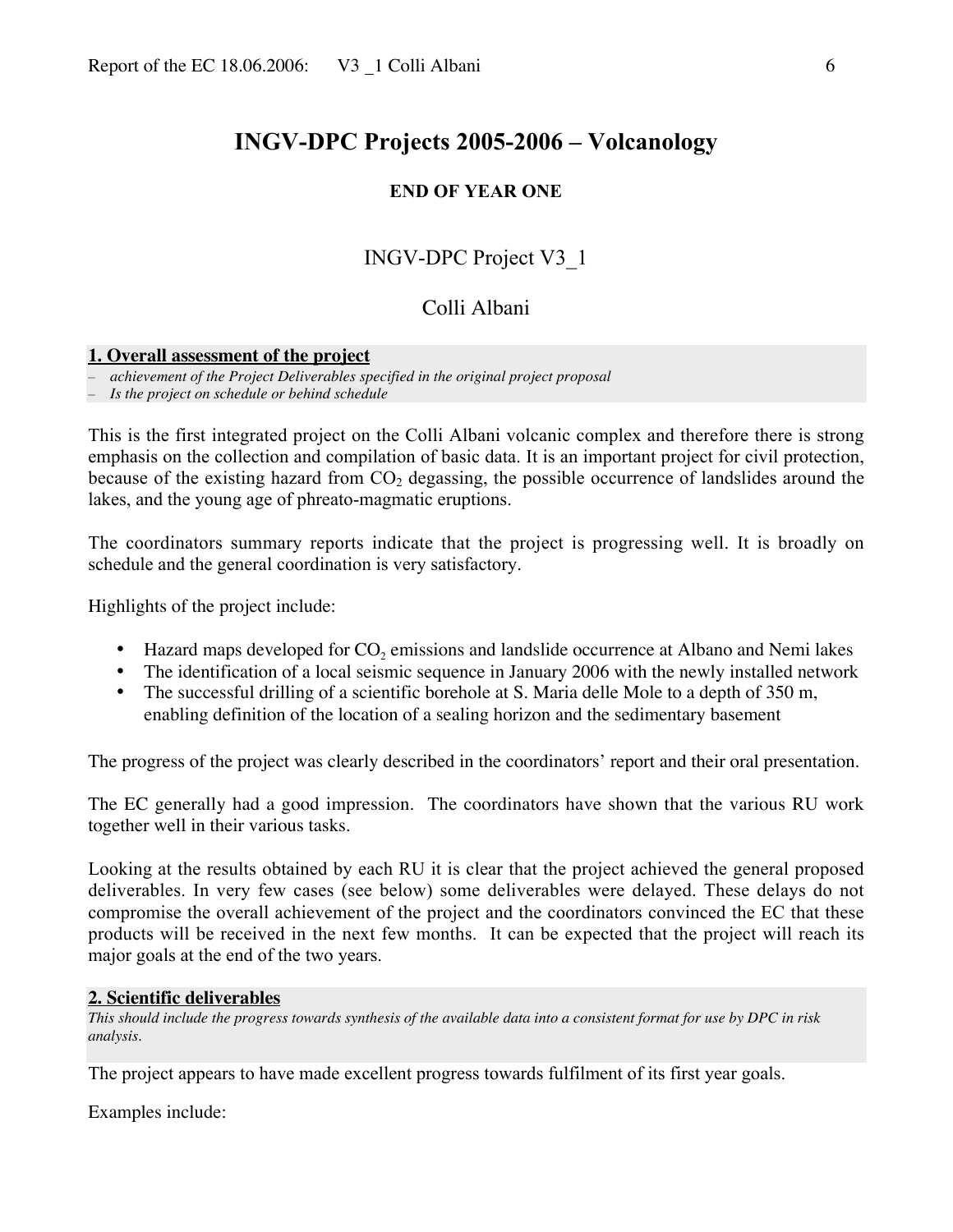- Hazard maps developed for CO<sub>2</sub> emissions and landslide occurrence at Albano and Nemi lake are in an advanced form.
- The installation of the seismic network (15 stations).
- The successful drilling of a borehole to a final depth of 350 m.

#### **3. Specific problems which have delayed progress**

Is it realistic and feasible to reach the goals within the stated budgetary and the time-line parameters?

The coordinator has not indicated any major delays or problems

#### **4. Coordination**

How is the organisation of the project and communication between RU's

The coordination of the project appears to be effective with four project meetings and two field workshops in the first year.

#### **5. Publications which have arisen directly from this project**

At this stage of the project the EC does not expect to see a high number of publications arising directly from the first years work.

The list of abstracts and submitted publications indicates an appropriate level of activity.

#### **6. Comments to reports / work of individual research units**

Only those RU's and sub-projects are commented on in detail, where questions arise or points are unclear. The main criteria are:

– achievement of project deliverables

feasibility to finish within funding time

In general all the RUs have performed well and have obtained significant results so far.

RU 1, 2, 4, 6, 7, 8, 9, 12, 13 have achieved their year one deliverables (>80%) and it is anticipated that they will complete their planned program of research by the end of the project.

The EC makes the following additional comments:

RU 3: Physical-chemical characteristics of gas and waters from springs and wells have been determined based on a systematic sampling program. However, the He isotope data are missing due to technical problems. The EC encourages the RU to complete the data set on the year two.

RU 5: The main emphasis was the study of carbonate encrustations at the archeological site at Ponte Galeria. Unfortunately, the data from this site have not thus far proved useful for quantifying the cyclicity of past  $CO<sub>2</sub>$  gas release in connection with geophysical phenomena (e.g. earthquakes). However, the work has been extended to other sites. At this stage it is not clear whether the expected products (identifying correlations) will be achieved by the end of the project.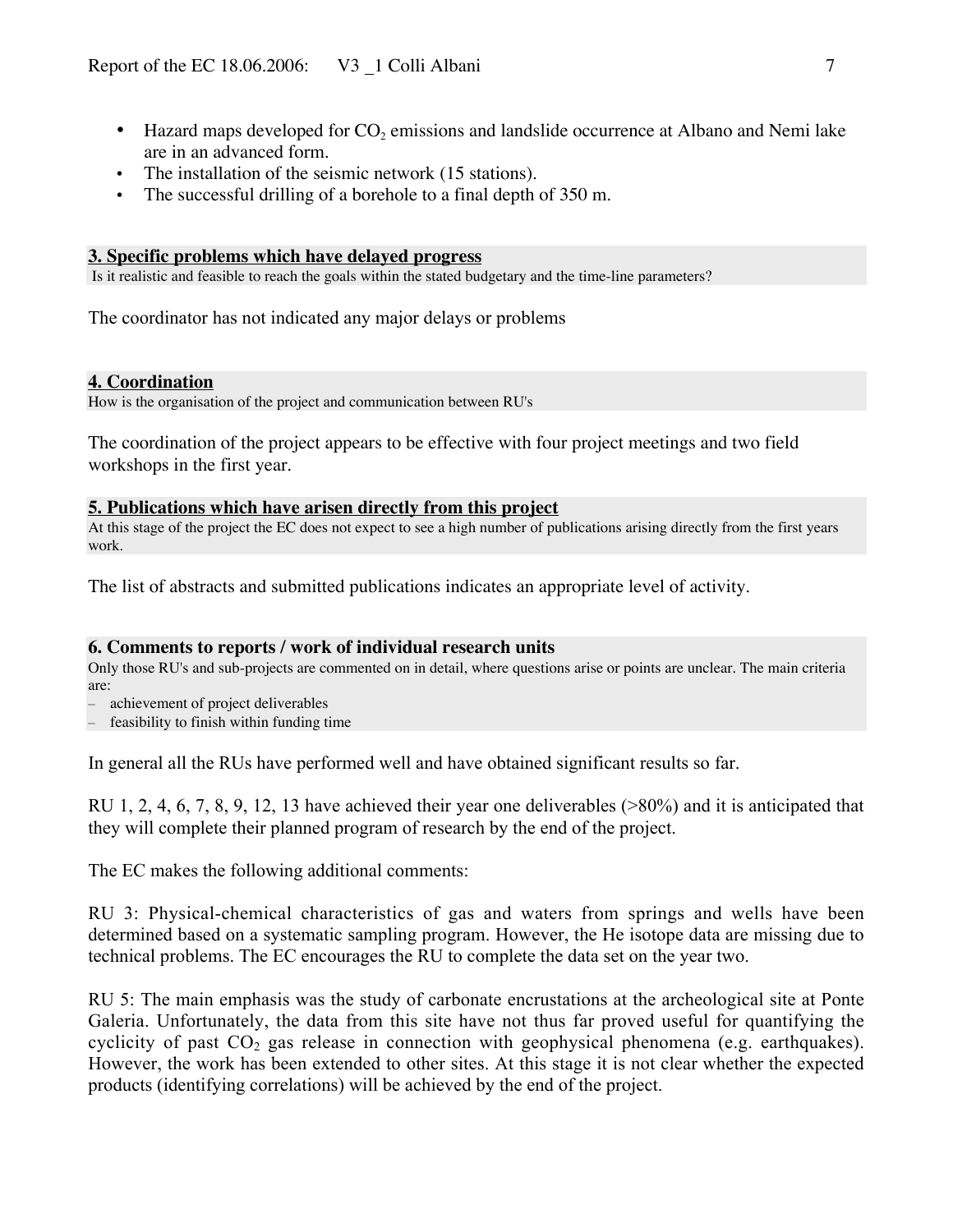RU 9: The original plans were modified to drilling only one deeper borehole and a final depth of 350 m has been reached. The hole will be used to install geophysical sensors (seismometer) and for stress measurements. The deliverables for year two are likely to be achieved.

RU 10: The report was not clearly structured and was, therefore, difficult to read. The direction of research in relation to the original project is not very clear, as well as its current state. The research unit must make clear how the different parts of their approach will converge towards the main aim of the project in year two (i.e. to define the vertical and horizontal pathways for fluid migration). The cooperation between RUs 10, 11 and 13 should be improved.

RU 11: The RU has made partial progress towards their original deliverables. The reasons for the delays are explained in their report. The cooperation with RUs 10 and 13 is important for the project.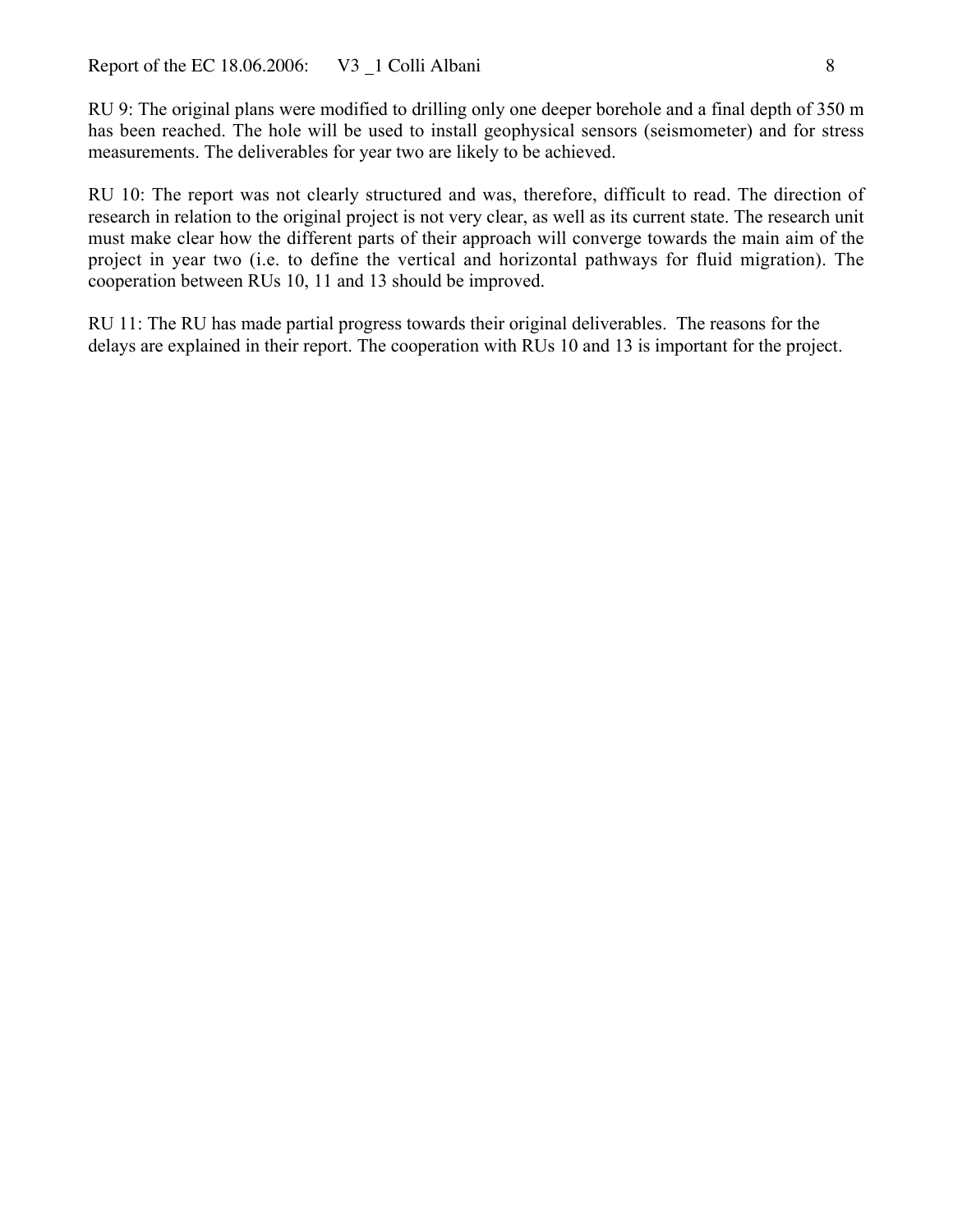#### **END OF YEAR ONE**

## INGV-DPC Project V3\_2

## Campi Flegrei

#### **1. Overall assessment of the project**

– *achievement of the Project Deliverables specified in the original project proposal*

– *Is the project on schedule or behind schedule*

This project builds on an extensive data and knowledge base from previous projects. The emphasis is clearly on the volcano-related hazards of Campi Flegrei. It is a high priority project for civil protection.

The coordinators summary reports indicate that the project is progressing extremely well. It is broadly on schedule and the general coordination is excellent and exemplary.

The EC was impressed by evidence of the systematic processing of a huge amount of geophysical, structural and petrological data accumulated over the years and supplemented by the current project.

The progress of the project was clearly described in the coordinators' report and their oral presentation.

The EC generally had a very good impression. The coordinators have shown that in general the various RUs work together well in their various tasks.

Looking at the results obtained by each RU it is clear that the project achieved the general proposed deliverables. It can be expected that the project will reach its major goals at the end of the two years.

#### **2. Scientific deliverables**

*This should include the progress towards synthesis of the available data into a consistent format for use by DPC in risk analysis.*

The project appears to have made excellent progress towards its first year goals.

#### **3. Specific problems which have delayed progress**

Is it realistic and feasible to reach the goals within the stated budgetary and the time-line parameters?

The coordinators have not indicated any major delays or problems.

#### **4. Coordination**

How is the organisation of the project and communication between RU's

The coordination of the project is highly effective. Six project meetings were held in the first year.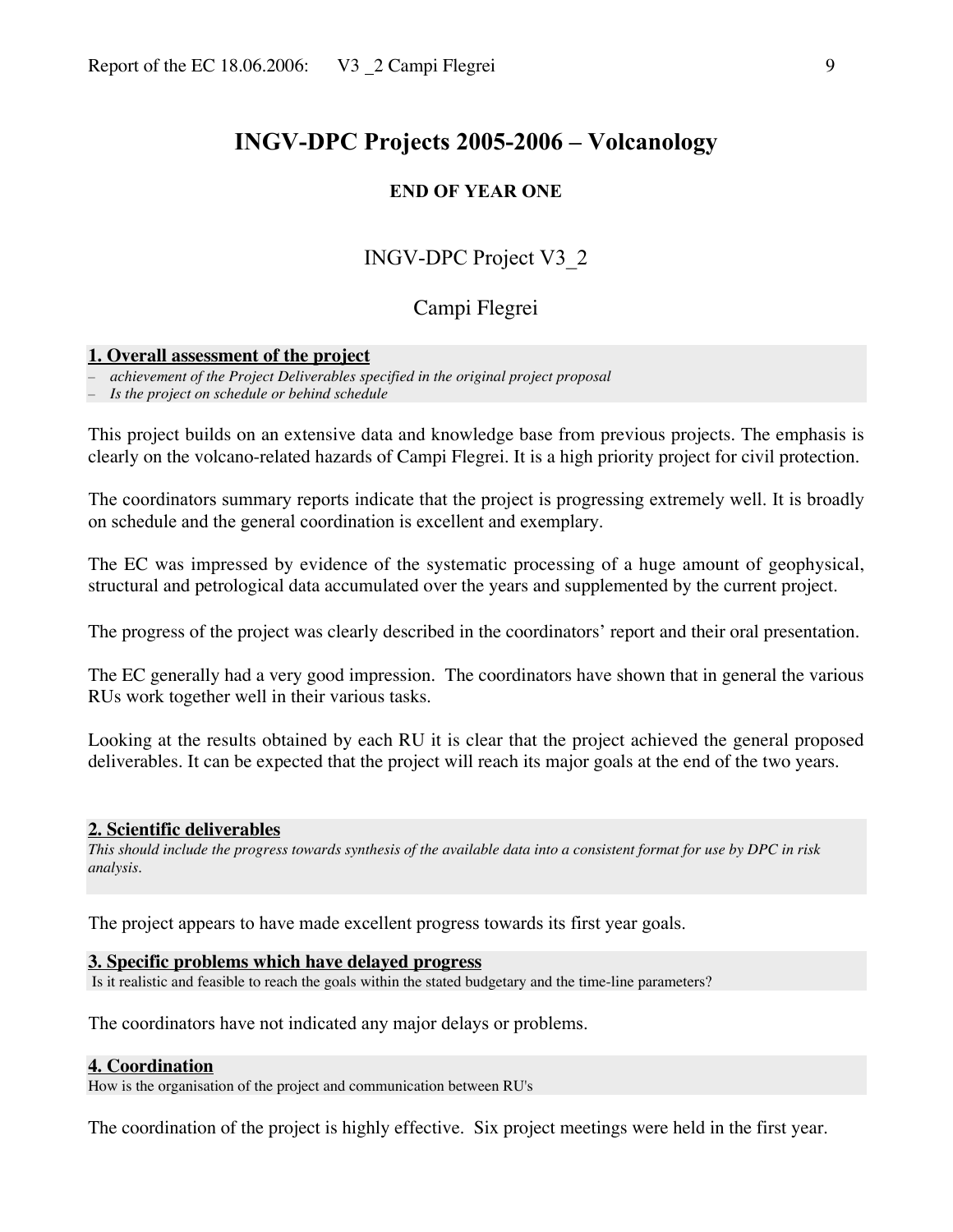#### **5. Publications which have arisen directly from this project**

At this stage of the project the EC does not expect to see a high number of publications arising directly from the first years work.

The list of abstracts and submitted publications is impressive.

#### **6. Comments to reports / work of individual research units**

Only those RU's and sub-projects are commented on in detail, where questions arise or points are unclear. The main criteria are:

– achievement of project deliverables

– feasibility to finish within funding time

In general all the research units have performed well and have obtained significant results so far.

RU 2, 3, 4, 5, 6, 7, 8, 11, 13, 14, 15, 16, 17, 18, 20, 21, 22, 23 have achieved their year one deliverables (>80%) and it is anticipated that they will complete their planned program of research by the end of the project.

The EC makes the following additional comments:

RU 1: has applied differential InSAR techniques to Long Valley caldera (USA) and to Campi Flegrei. The currently processed time period for Campi Flegrei seems to be very short. The report is disappointing with respect to the presentation of the data and preliminary results. There is no evidence that the seismic data base for Campi Flegrei has been compiled. These data are important to achieve the project deliverables for year two.

RU 9: The report leaves the EC unconvinced about the importance of the so far acquired data for other research units in the Campi Flegrei project.

RU 10: The Bayesian event tree scheme to predict eruptions has a high potential to be useful for civil protection purposes. The EC feels it is essential to start to validate the method on examples of actual volcanic eruptions.

RU 12 has a highly demanding task: (1) development of 2D thermal fluid-mechanical model (finite volume, temperature conduction and advection, porous flow, soil deformation) and (2) development of a laboratory apparatus to study water flow through permeable tuffs at high temperatures near the critical point of water. The report is enthusiastic, but indicates that the realization is difficult in some cases. Significant delays are described, but the delivery of the laboratory apparatus was foreseen by the end of July.

RU 17: The EC is concerned about the reported experimental problems in the LMU Munich laboratory with the high temperature viscosity measurements. The reported problems must be resolved for the achievement of the final deliverables.

RU 19 aim to model or invert gravity and surface deformation data and develops its own techniques for this. Cooperation with other groups has not been indicated in the report. A greater cooperation with RU 2 could be useful.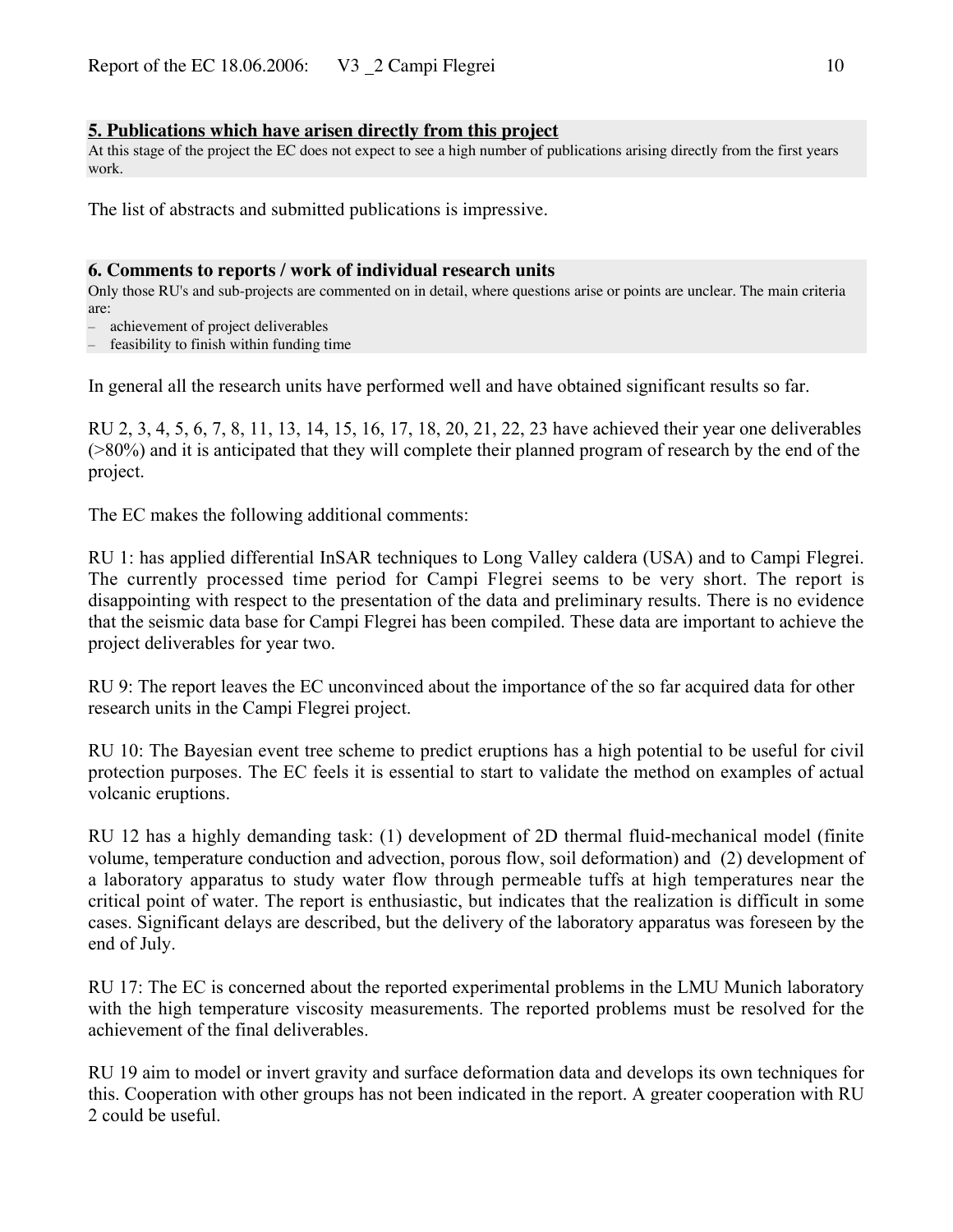#### **END OF YEAR ONE**

## INGV-DPC Project V3\_3

### Ischia

#### **1. Overall assessment of the project**

– *achievement of the Project Deliverables specified in the original project proposal*

– *Is the project on schedule or behind schedule*

The importance of this project for civil protection is underlined by the high frequency of historic volcanic eruptions of Ischia. In addition Ischia has a large potential for subaerial and submarine landslides. The emphasis is on the young volcanic history and the geothermal system.

The coordinators' summary indicates that the project is progressing quite well. The coordinators have listed the highlights of the first year achievements but also a significant number of problems, which have delayed certain aspects of the project.

The progress of the project was clearly described in the coordinators' report and their oral presentation, giving the EC a generally positive impression. The coordinators have shown that in general the various RUs work together well in their various tasks.

#### **2. Scientific deliverables**

*This should include the progress towards synthesis of the available data into a consistent format for use by DPC in risk analysis.*

The project appears to have made satisfactory progress towards its first year goals. One of the most significant highlights includes the quantification of on- and offshore landslides.

#### **3. Specific problems which have delayed progress**

Is it realistic and feasible to reach the goals within the stated budgetary and the time-line parameters?

The coordinator has highlighted a significant number of problems, which have caused delays for a number of RUs.

#### **4. Coordination**

How is the organisation of the project and communication between RU's

The coordination of the project is effective. Two coordination meetings and a joint field campaign were held in the first year.

#### **5. Publications which have arisen directly from this project**

At this stage of the project the EC does not expect to see a high number of publications arising directly from the first years work.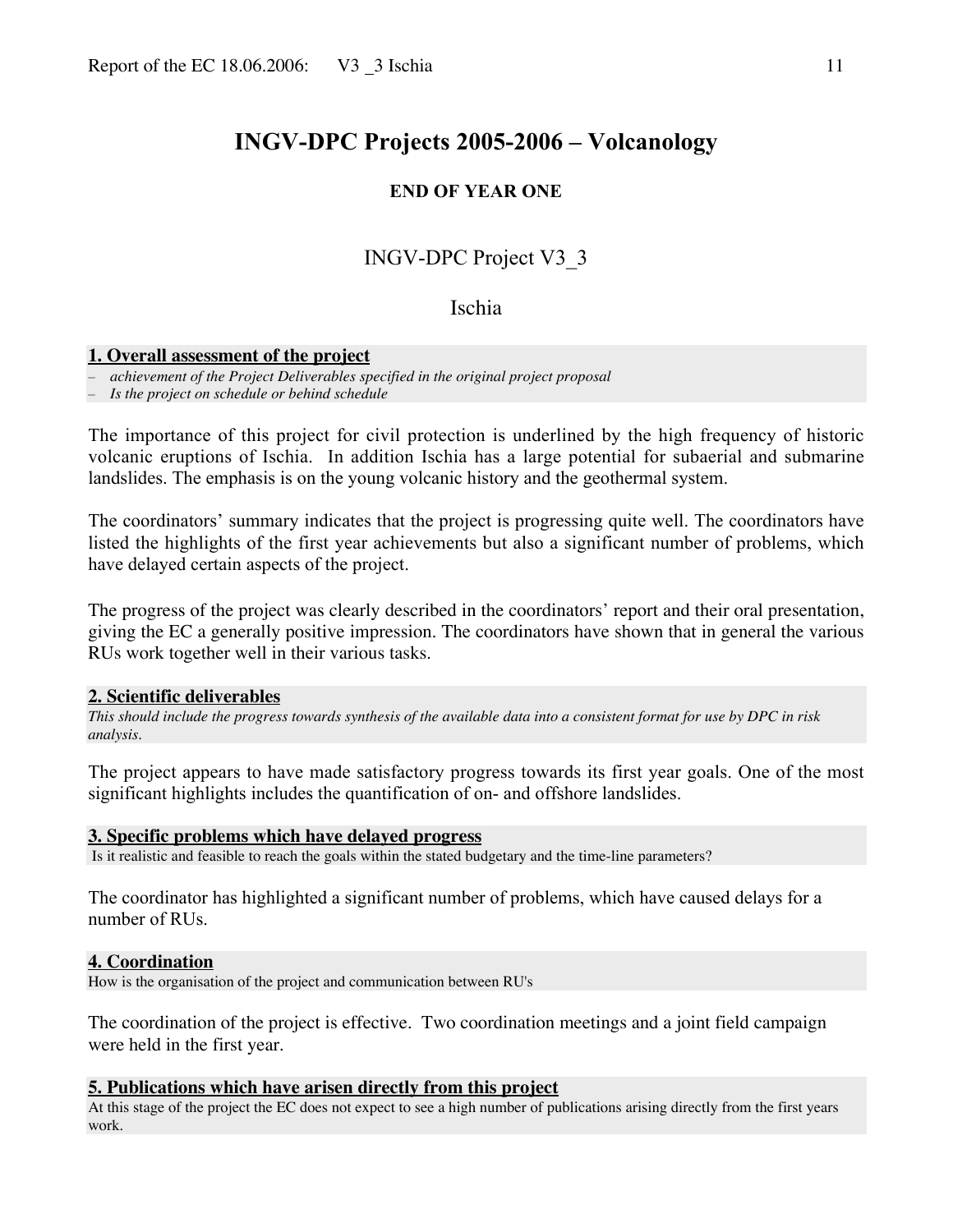The list of abstracts and submitted publications indicates an appropriate level of activity.

#### **6. Comments to reports / work of individual research units**

Only those RU's and sub-projects are commented on in detail, where questions arise or points are unclear. The main criteria are:

– achievement of project deliverables

– feasibility to finish within funding time

In general all the research units have performed well and have obtained significant results so far.

RU 1, 2, 3, 4, 5, 8, 9, 10, 11, 13 have achieved their year one deliverables (>80%) and it is anticipated that they will complete their planned program of research by the end of the project.

The EC makes the following additional comments:

R6: The coordinator has highlighted serious problems with the progress of the Ar-Ar dating. These are largely due to the apparently late availability of funding. Given the importance of the dating for the project the EC stresses the necessity to overcome these problems in order to fulfill the project deliverables for the full two-year program.

R7: Due to personal problems the data acquisition of the project has not started yet. The deliverables of year one have not been reached. It is unclear if there will be sufficient time in year two to collect, process and interpret the data to achieve the deliverables.

R12: The tephrochronological interpretation of the core is still at the beginning. Magnetic and oxygen isotope stratigraphy has been established.

R13: The analytical program for the isotope geochemistry has been modified and concentrated on the <10 ka period, in accordance with the scope of RU 8. No reasons are given in the report for the changes in the analysed isotopic systems.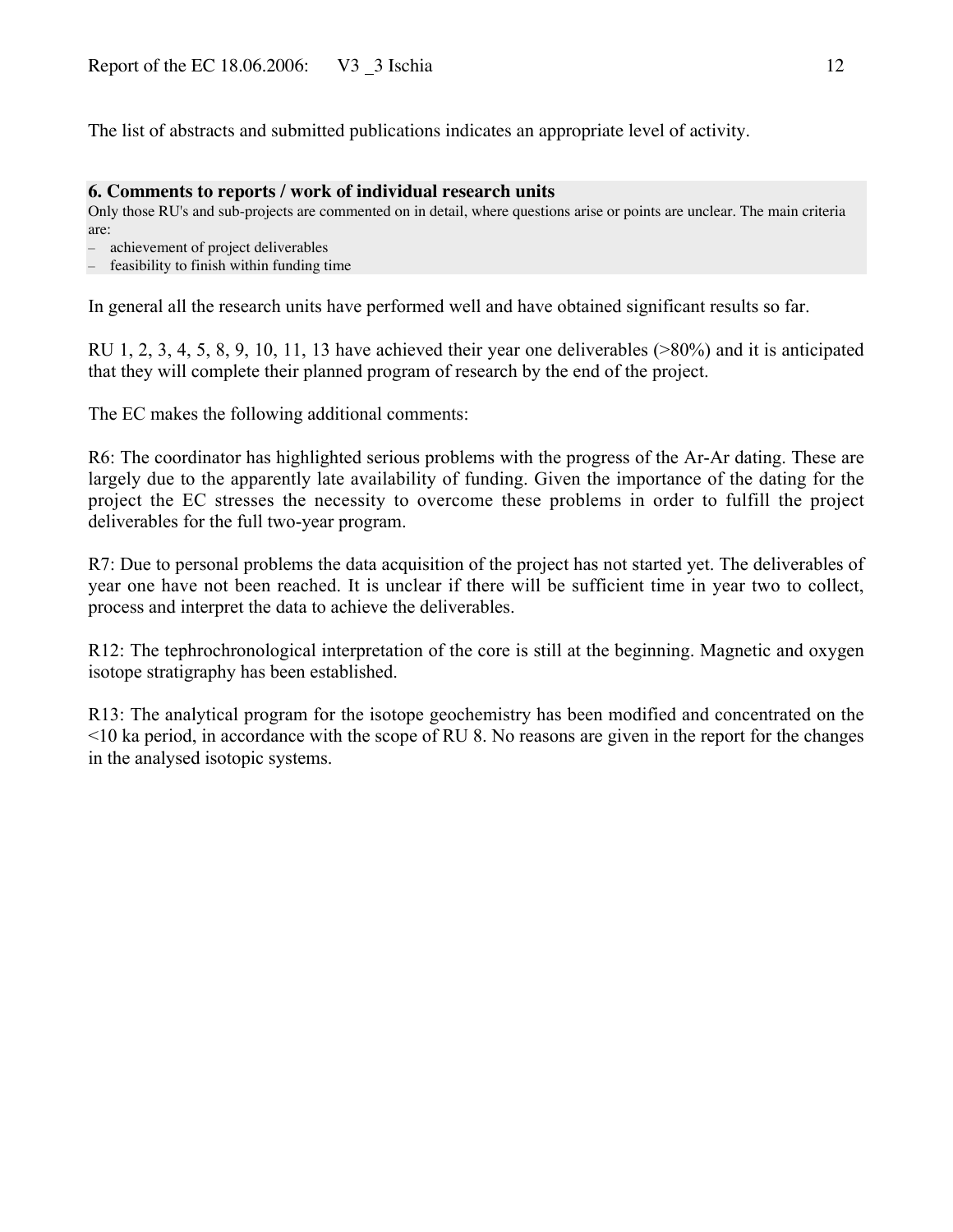## **END OF YEAR ONE**

# INGV-DPC Project V3\_4

## Vesuvius

#### **1. Overall assessment of the project**

– *achievement of the Project Deliverables specified in the original project proposal*

– *is the project on schedule or behind schedule*

This project has extreme importance for civil protection because of the consequences of a possible eruption of Vesuvius for the population of the greater Neapolitan area. This is reflected in the specific tasks of the project. The project builds upon a long history of research and data collection at Vesuvius. An important focus of this project is the integration of all the available data to define possible eruptive scenarios including possible precursor phenomena.

The coordinators summary reports indicate that the project is progressing very well. It is broadly on schedule and the project is well coordinated. The research units work together in an adequate way. There is strong interface with the project V3 2 (Campi Flegrei).

The progress of the project was clearly described in the coordinators' report and their oral presentation. The project deliverables for the first year are almost completely fulfilled.

#### **2. Scientific deliverables**

*This should include the progress towards synthesis of the available data into a consistent format for use by DPC in risk analysis.*

The project appears to have made excellent progress towards its first year goals.

Significant highlights include

- A new database for ground deformation enabling the definition of the background level of activity,
- The new study of the distribution of fractures and dikes in Somma Vesuvius,
- A model for real-time simulation for ash fallout
- The elaboration of intensive parameters of past eruptions
- Enhanced geophysical interpretation of the high-level structure beneath Vesuvius

The EC noted that the Bayesian Event Tree software for eruption forecasting (developed in the framework of project V4) may have potential for implementation in civil protection for Vesuvius.

#### **3. Specific problems which have delayed progress**

Is it realistic and feasible to reach the goals within the stated budgetary and the time-line parameters?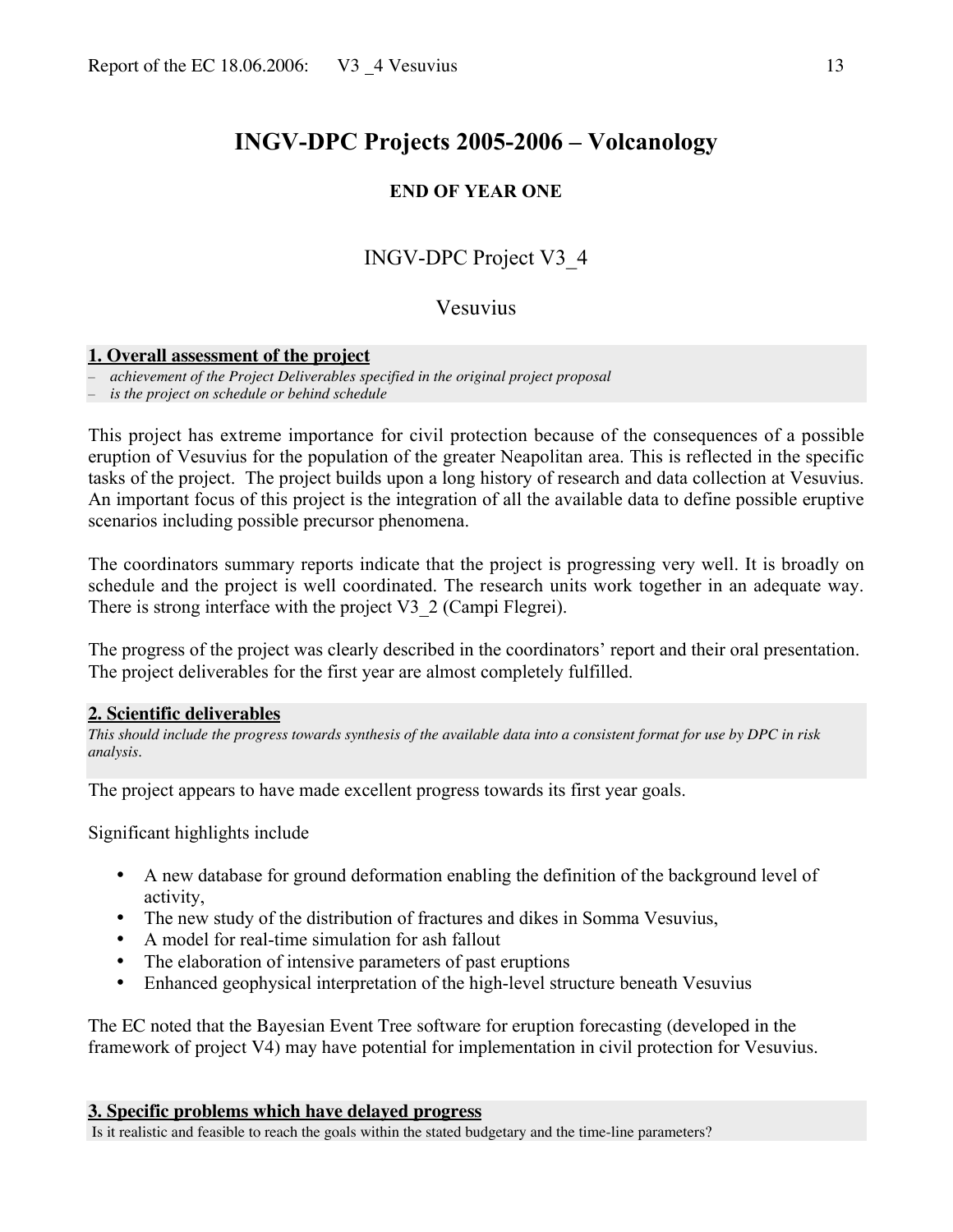No specific delays have been indicated by the coordinator.

#### **4. Coordination**

How is the organisation of the project and communication between RUs

The coordination of the project is effective. Three coordination meetings have been reported in the first year.

#### **5. Publications which have arisen directly from this project**

At this stage of the project the EC does not expect to see a high number of publications arising directly from the first years work.

The list of submitted publications indicates an appropriate level of activity.

#### **6. Comments to reports / work of individual research units**

Only those RUs and sub-projects are commented on in detail, where questions arise or points are unclear. The main criteria are:

– achievement of project deliverables

– feasibility to finish within funding time

In general all the research units have performed well and have obtained significant results so far.

RU 1, 2, 3, 4, 5, 6, 7, 8, 10, 11, 12, 13, 14, 15, 16, 17, 18, 19 have achieved their Year One deliverables (>80%) and it is anticipated that they will complete their planned program of research by the end of the project.

The EC makes the following additional comments:

RU 9: There appeared to be quite serious problems with the scheduling of the use of the French laboratory equipment by Italian guest researchers. This will eventually produce further delay if a strict plan is not put in place. This affects partly also the work of RU 11.

RU 20: The project cannot be fully evaluated because of the shortness of the report, although the EC accepts that publications are quoted.

RU 21: The EC recognizes the importance of comparative studies. However, the EC is critical of the fact that no progress has been made on the establishment of precursors for the next eruption of Vesuvius, which is one of the essentials of the project.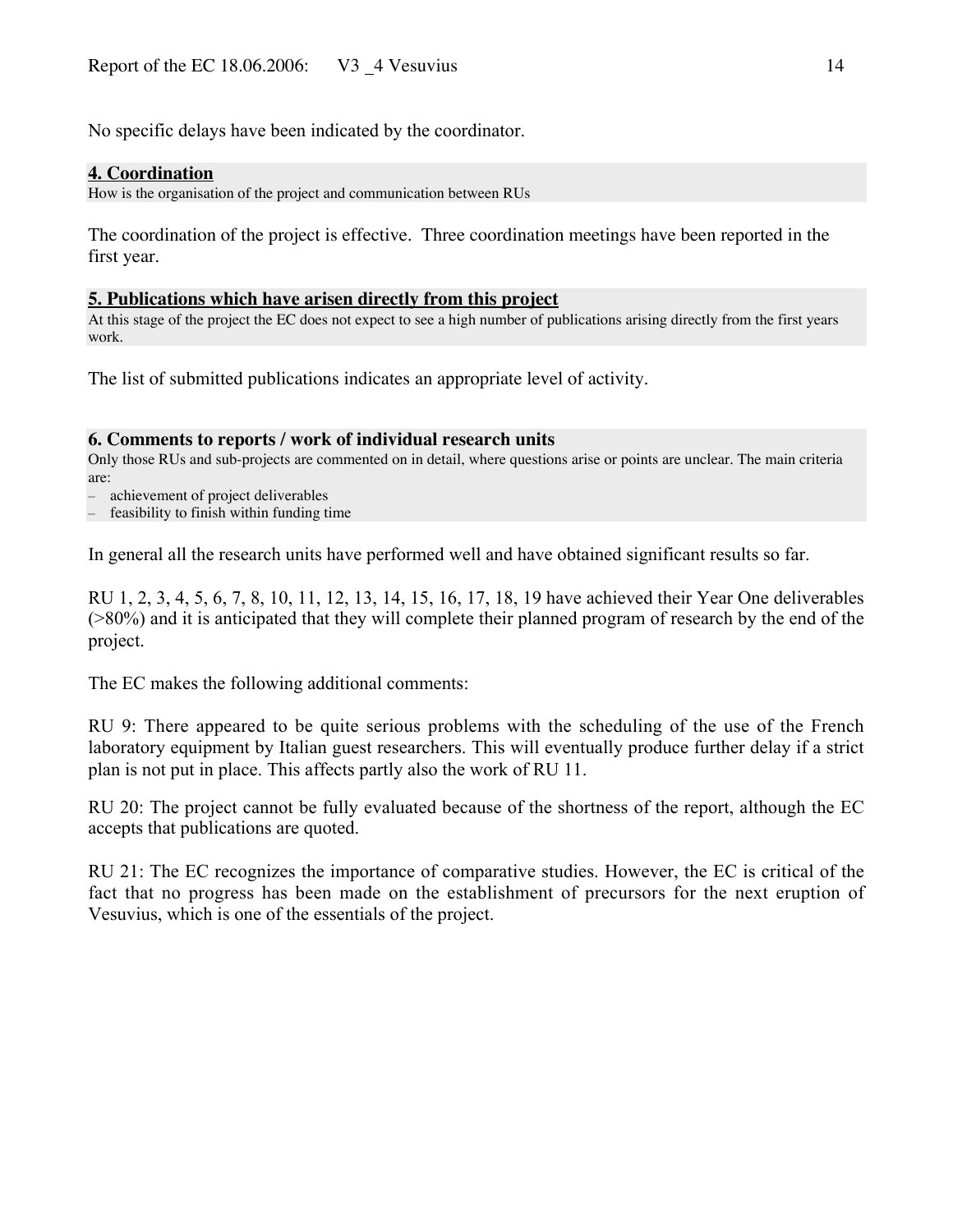### **END OF YEAR ONE**

# INGV-DPC Project V3\_5

## Vulcano

#### **1. Overall assessment of the project**

– *achievement of the Project Deliverables specified in the original project proposal*

– *Is the project on schedule or behind schedule*

This project has importance for civil protection because of the consequences of a possible eruption of La Fossa of Vulcano and the seasonally variable population.

The project builds upon previous research. The focus of the project includes improved understanding of the volcanic hazard, the criticality of the volcanic system, and the structure of the volcanic plumbing system.

The coordinators' summary report indicates that the project is progressing well. It is broadly on schedule and the project is well coordinated. The research units work together in an adequate way.

The progress of the project was clearly described in the coordinators' report and their oral presentation. The project deliverables for the first year are almost completely fulfilled.

#### **2. Scientific deliverables**

*This should include the progress towards synthesis of the available data into a consistent format for use by DPC in risk analysis.*

The project appears to have made good progress towards its first year goals.

### Significant highlights include

- The production of a new geological map
- The detailed revision of the volcanic stratigraphy for the last 25 ka
- The integration of a range of different geophysical surveys
- Observation of a volcanic crisis in October 2005 to January 2006

#### **3. Specific problems which have delayed progress**

Is it realistic and feasible to reach the goals within the stated budgetary and the time-line parameters?

No specific delays have been indicated by the coordinator.

#### **4. Coordination**

How is the organisation of the project and communication between RU's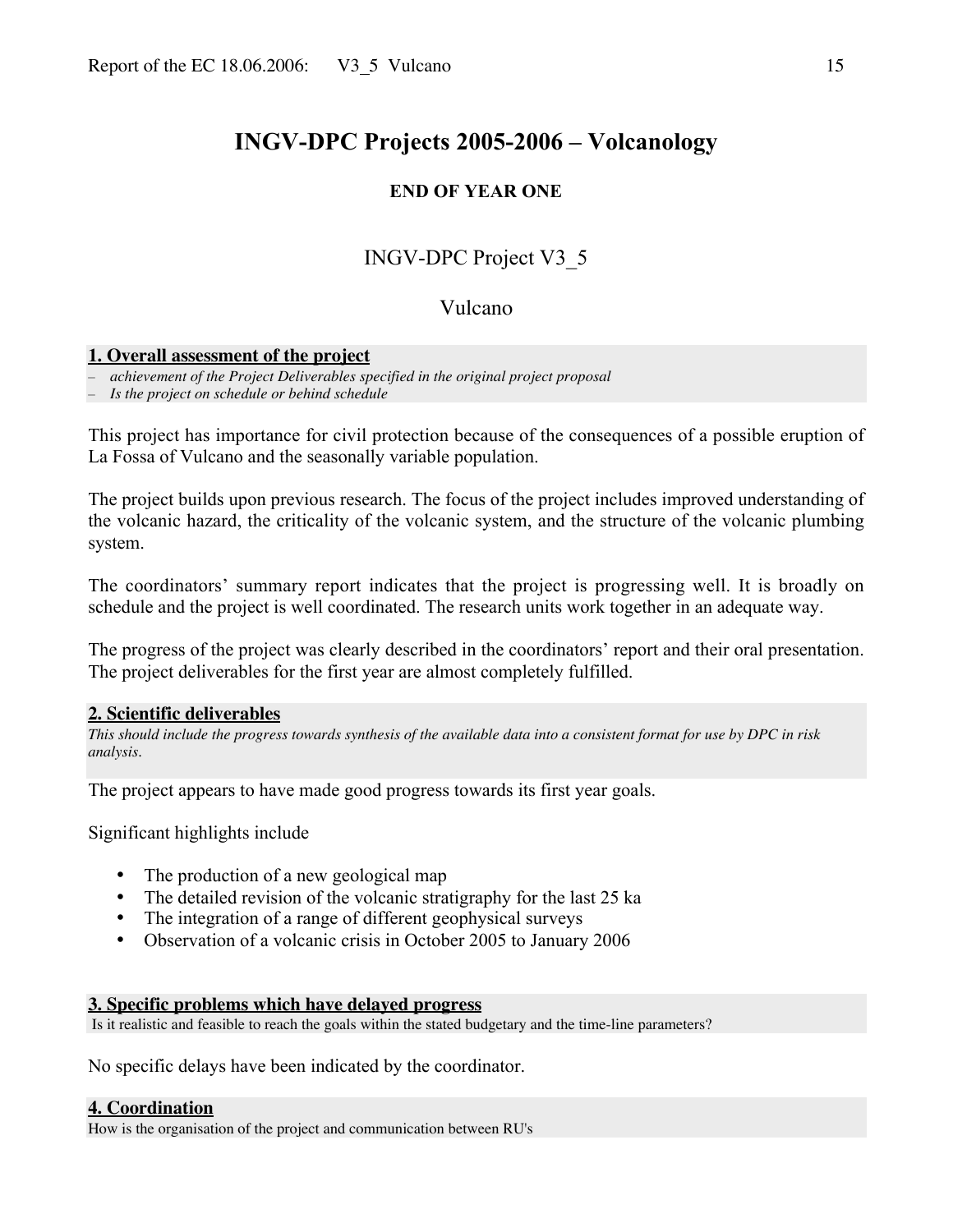The coordination of the project is effective. Two coordination meetings and additional task meetings were held in the first year.

#### **5. Publications which have arisen directly from this project**

At this stage of the project the EC does not expect to see a high number of publications arising directly from the first years work.

An appropriate level of activity is indicated in the reports of some of the individual RUs, but these are not summarized in the coordinators' report.

#### **6. Comments to reports / work of individual research units**

Only those RUs and sub-projects are commented on in detail, where questions arise or points are unclear. The main criteria are:

– achievement of project deliverables

feasibility to finish within funding time

In general all the research units have performed well and have obtained significant results so far.

RU 1, 3, 4, 5, 10, 11 have achieved their Year 1 deliverables (>80%) and it is anticipated that they will complete their planned program of research by the end of the project.

The EC makes the following additional comments:

RU 2: The responsible informed the EC that the planned Sr-Nd-Pb isotopic measurements have not been made and are unlikely to be completed by the end of the project. The EC feels that this should not compromise the overall goals of the project significantly.

RU 6: The EC appreciates that the geophysical data have been compiled, but feels that progress towards data interpretation has been small and is essential for completion of the project in year two.

RU 7: The responsible indicates that the program of viscosity determinations may not be completed. The coordinator should investigate the implications of this for the work of other research units.

RU 8: Whilst the results are of interest for understanding magma generation processes and the origin of fluid in the hydrothermal system, the EC is not convinced that this has significant potential to define the criticality of the Vulcano magmatic system as proposed for year two.

RU 9: The RU focussed almost exclusively on organic species in the fumarole field, which is in-line with the original proposal. The EC notes, however, that the RU does not appeared to have made the planned measurements of  $CO<sub>2</sub>$  and  $CH<sub>4</sub>$ .

RU 12: The EC feel strongly that this project needs to be much more closely integrated with the research of the other RUs.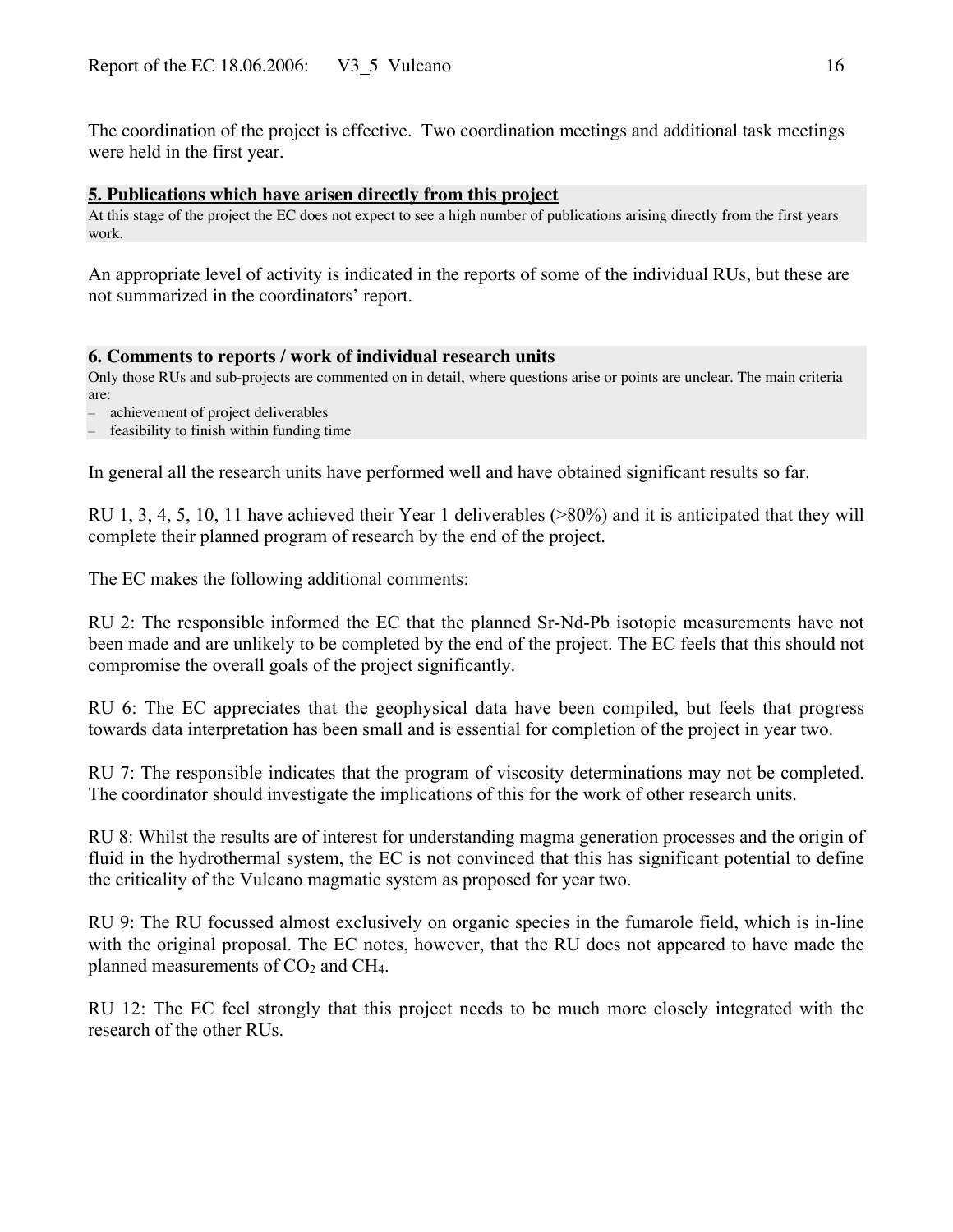### **END OF YEAR ONE**

# INGV-DPC Project V3\_6

## Etna

#### **1. Overall assessment of the project**

– *achievement of the Project Deliverables specified in the original project proposal*

– *Is the project on schedule or behind schedule*

This project has considerable importance for civil protection because of the frequent eruptions of Mt. Etna and the high population density in the immediate area.

The project builds upon a long history of previous research, including a number of EU projects. The main emphasis of the project includes identification of precursors and eruptive scenarios, combined with a detailed understanding of the volcano structure, history and the magma generation processes.

This is a complex multidisciplinary project involving 40 RUs. The project has been subdivided into 7 tasks with task group leaders having a high level of responsibility for the coordination of their respective RUs. The coordination is in general good and most RUs are working together in a satisfactory way. Nevertheless it was made clear that not all RUs have yet fully integrated with their respective task groups.

The EC strongly advises the coordinators to ensure that RUs working on similar datasets or using similar approaches should work closely together to ensure the successful outcome of this project.

The EC notes that as part of this project a number of RUs are compiling databases, which appear to involve the same datasets. We recommend that the coordinators establish a working group to consider the nature, availability, and long-term storage of these databases.

The project appears to be broadly on schedule. The progress of the project was clearly described in the coordinators' report and their oral presentation. The project deliverables for the first year are almost completely fulfilled.

#### **2. Scientific deliverables**

*This should include the progress towards synthesis of the available data into a consistent format for use by DPC in risk analysis.*

The project appears to have made good progress towards its first year goals. Nevertheless some RUs have not made as much progress as they originally anticipated.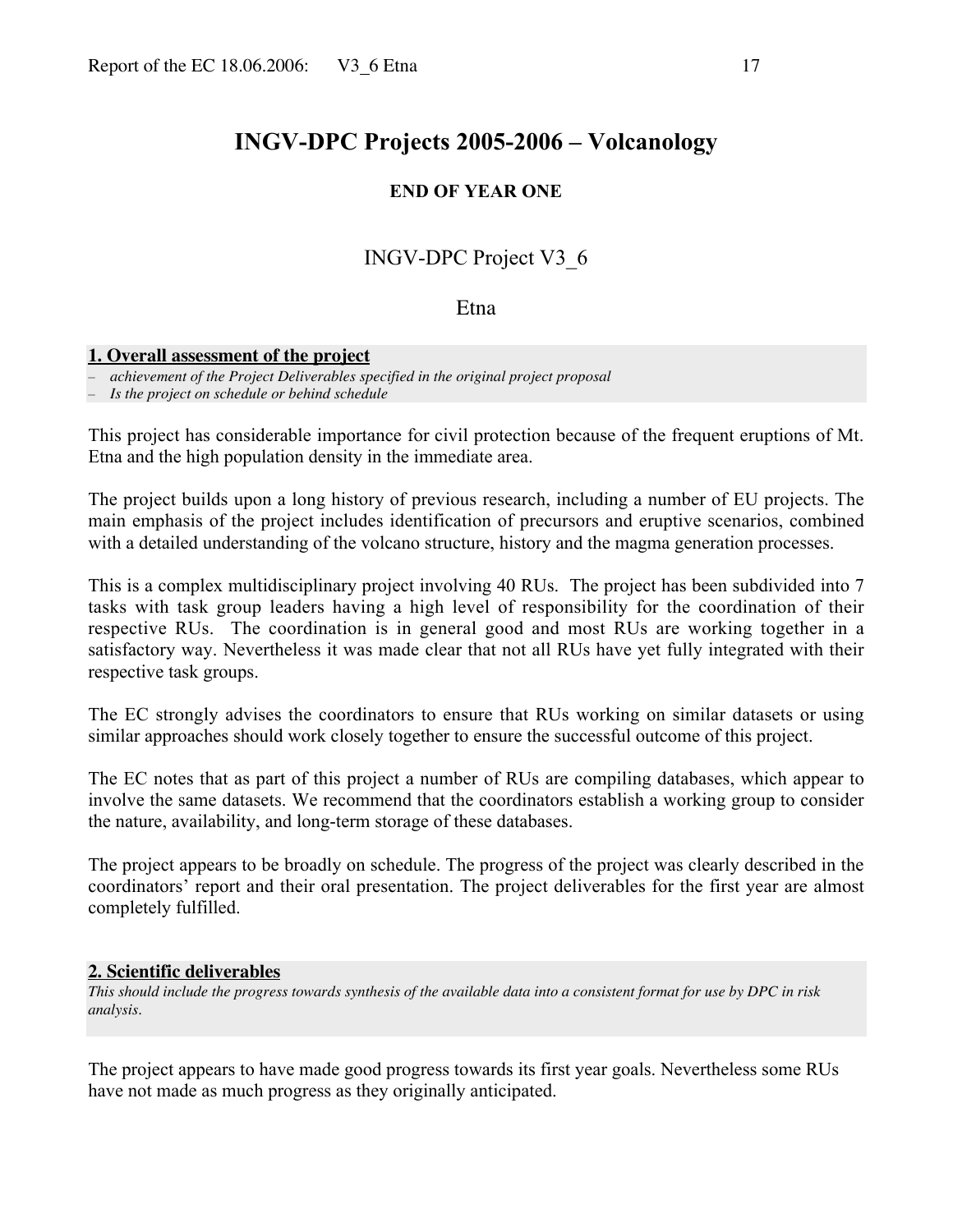Significant highlights include

- The identification of a broad depth range of magma crystallisation conditions and a possible time migration.
- A database of local seismic events and tremor amplitudes between 1977–1991 has been compiled and validated and is available for others
- $SO<sub>2</sub>$  monitoring network installed (FLAME network)
- High-resolution multibeam survey offshore Etna indicates new morphological features which can be directly correlated with subaerial tectonic and volcanic features.

### **3. Specific problems which have delayed progress**

Is it realistic and feasible to reach the goals within the stated budgetary and the time-line parameters?

No specific delays have been indicated by the coordinators. Nevertheless, the EC has identified a number of weaknesses (see below). This may compromise the ability of the project to deliver all the products of value to civil protection outlined in the original proposal.

#### **4. Coordination**

How is the organisation of the project and communication between RU's

The coordination of the project has been well planned. The subdivision into seven tasks with individual task coordinators has improved the structure of the project considerably.

The RUs involved in Tasks 2, 3 and 6 have had separate meetings. No reasons are given why other task groups were not coordinated in a similar way. The EC recommends that individual task group coordinators provide reports on their coordinating efforts in the final report.

One kick-off meeting and a coordinators meeting have been held in the first year.

#### **5. Publications which have arisen directly from this project**

At this stage of the project the EC does not expect to see a high number of publications arising directly from the first years work.

An appropriate level of activity is indicated in the report of the coordinators.

#### **6. Comments to reports / work of individual research units**

Only those RUs and sub-projects are commented on in detail, where questions arise or points are unclear. The main criteria are:

– achievement of project deliverables

– feasibility to finish within funding time

In general all the RUs have performed well and have obtained significant results so far.

## *Task 1: Definition of plumbing systems and volcano structure (5,6,8,10,19,23,26,28,32,34,39)*

RU 5, 6, 8, 10, 19, 23, 26, 28, 32, 34, 39 have achieved their Year 1 deliverables (>80%) and it is anticipated that they will complete their planned program of research by the end of the project.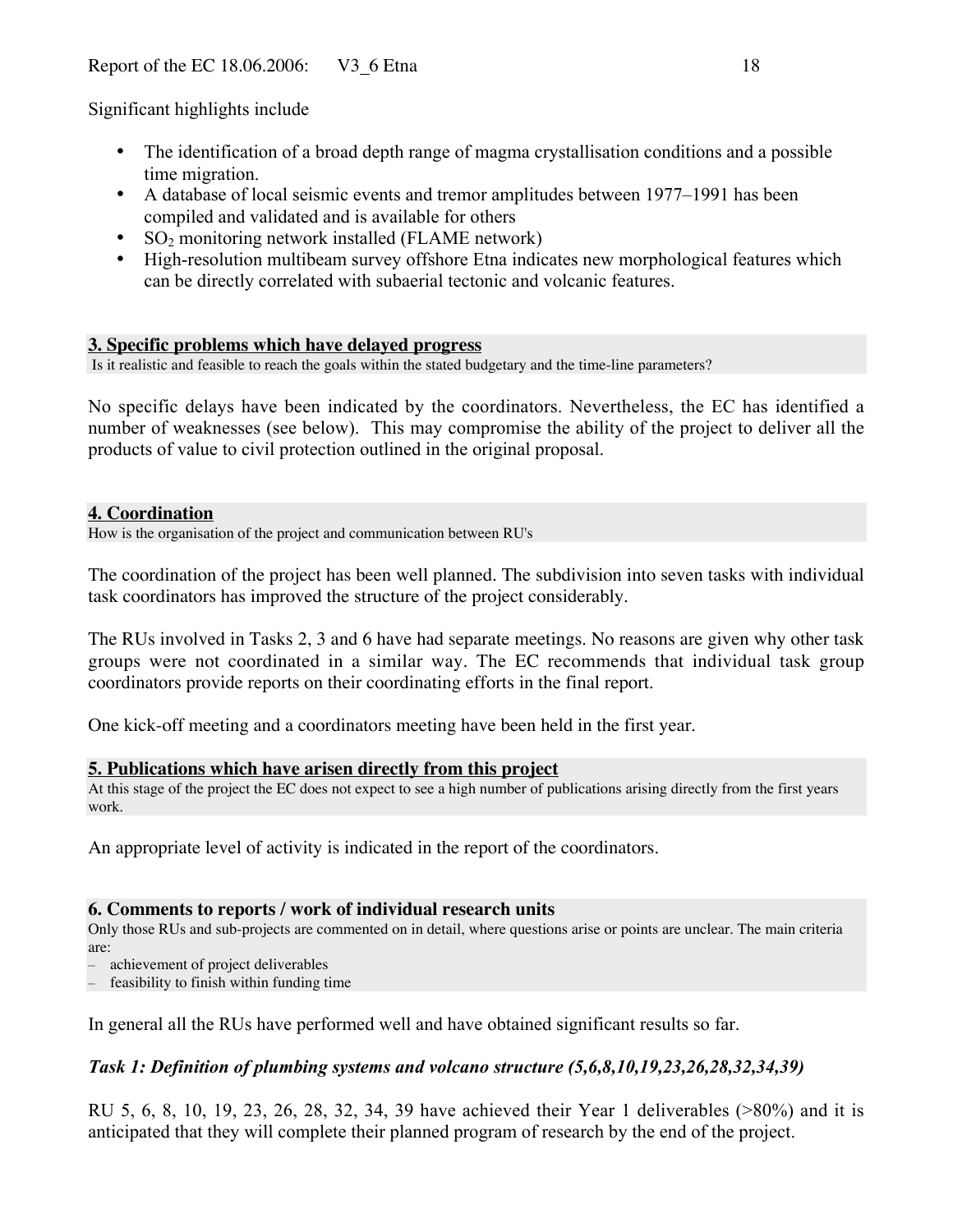The EC makes the following additional comments:

RUs working on the petrology and geochemistry of Etna lavas should join their efforts towards production of a systematic integrated dataset (e.g. RU 8,10, 1, 34)

RUs working on mapping of the distribution of active fault systems should collaborate more closely (RU 28, 32, 39)

RU 26 has reported problems in obtaining the required seismic data from INGV-CT, which caused some delay. The EC feels the project coordinators should investigate this issue.

## *Task 2: Physical and chemical properties of magma and volcanic rocks (1,2,24,30)*

RU 1, 24, 30 have achieved their year one deliverables (>80%) and it is anticipated that they will complete their planned program of research by the end of the project.

The EC makes the following additional comments:

RU 2: The report was poor and did not make clear how the deformation maps will be integrated with the rest of the project.

RUs working on gas emissions should collaborate more closely (RU 24, 30)

## *Task 3: Modeling and simulation of pre-eruptive processes (3,4,16,36,38)*

RU 3, 4, 16, 36, 38 have achieved their Year 1 deliverables (>80%) and it is anticipated that they will complete their planned program of research by the end of the project.

The EC makes the following additional comments:

RU 3: The analysis of deformation and cumulative seismicity was highlighted as a potential tool for real-time hazard analysis of lateral dike intrusions. The EC recommends that this should be tested with data from Etna as foreseen in the original proposal. Other comment see RU 4.

RU 4: The EC notes that this RU appears to be doing similar work to RU 3 and that they should collaborate.

## *Task 4: Identification and characterisation of precursors (5,14,17,18,21,24,25,29,33,35,36,37)*

RUs 5, 17, 18, 24, 29, 33, 35, 36, 37 have achieved their Year 1 deliverables (>80%) and it is anticipated that they will complete their planned program of research by the end of the project.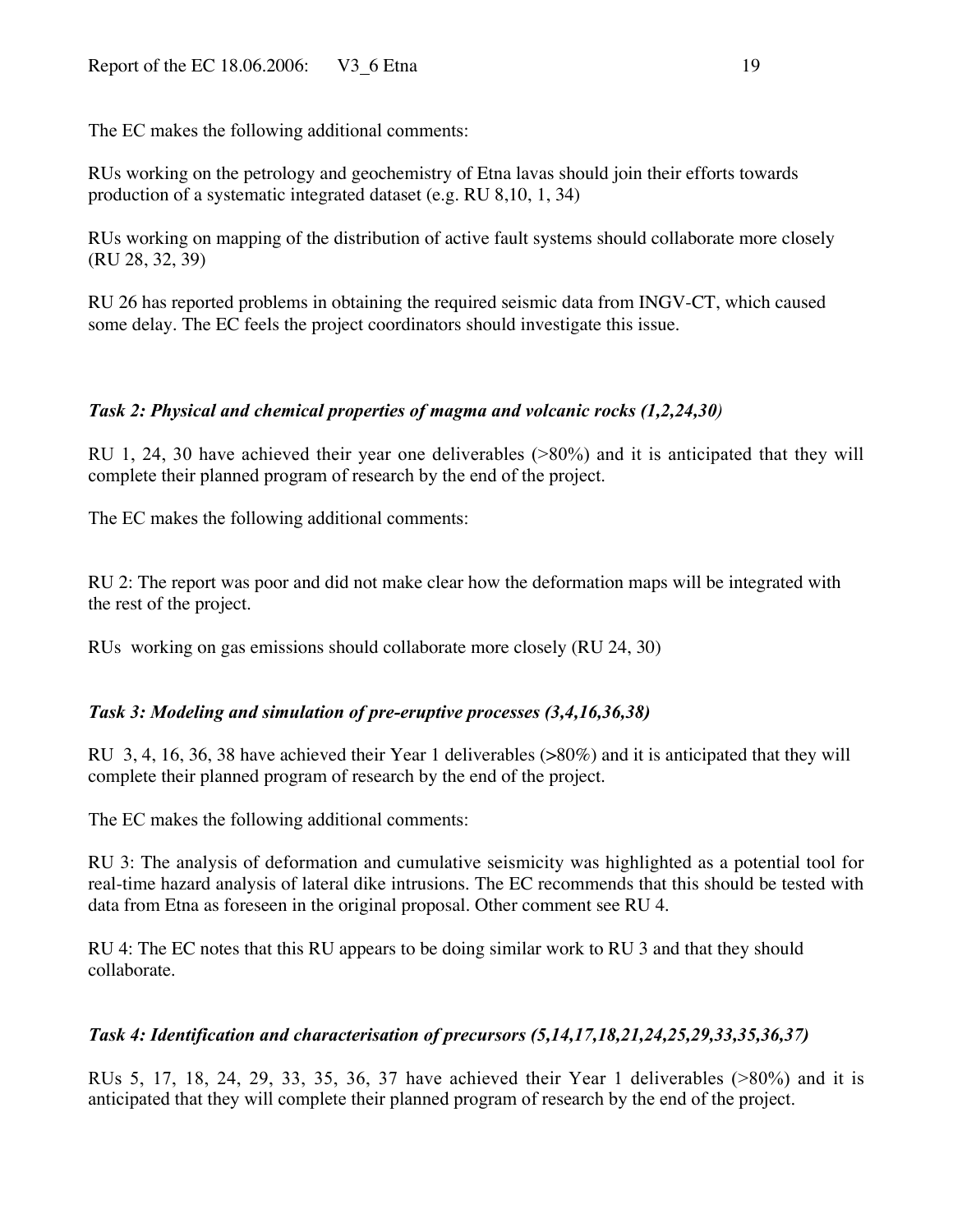The EC makes the following additional comments:

RU 14 has reported problems in obtaining the required data from INGV, which caused significant problems. The EC recommends that the project coordinators should investigate this issue.

RU 21: The report is unsatisfactory, both in its form and in content. The EC could not evaluate if any progress has been made.

RU 25: The RU has compiled a parametric catalogue of historic Italian earthquakes. There is a strong mismatch between the defined proposal deliverables and the content of the RU report.

## *Task 5: Reconstruction of the eruptive record, characterization of eruptive types and event probabilities (7,20,22,23,34)*

RU 7, 20, 23, 34 have achieved their Year 1 deliverables (>80%) and it is anticipated that they will complete their planned program of research by the end of the project.

The EC makes the following additional comments:

RU 22: Does not appear to have made significant progress towards its first year deliverables.

## *Task 6: Simulation of lava flows and associated hazard (9,11,13,15,31)*

RU 9, 11, 13, 15 have achieved their Year 1 deliverables (>80%) and it is anticipated that they will complete their planned program of research by the end of the project.

The EC makes the following additional comments:

RU 9, 11 and 15 are all simulating lava flow scenarios. The EC recommends that they should quantitatively compare their results and the effectiveness of their different approaches. The results of RU 13 (lava tubes) should be integrated in lava flow simulations where possible.

RU 31: The report is extremely poor and does not provide the EC with sufficient information to judge the value and progress of the work in Task 6

## *Task 7: Simulation of atmospheric dispersal processes and associated hazard (27,31,40)*

RU 27, 40 have achieved their Year 1 deliverables (>80%) and it is anticipated that they will complete their planned program of research by the end of the project.

The EC makes the following additional comments:

RU31: The report is extremely poor and does not provide the EC with sufficient information to judge the value and progress of the work in Task 7.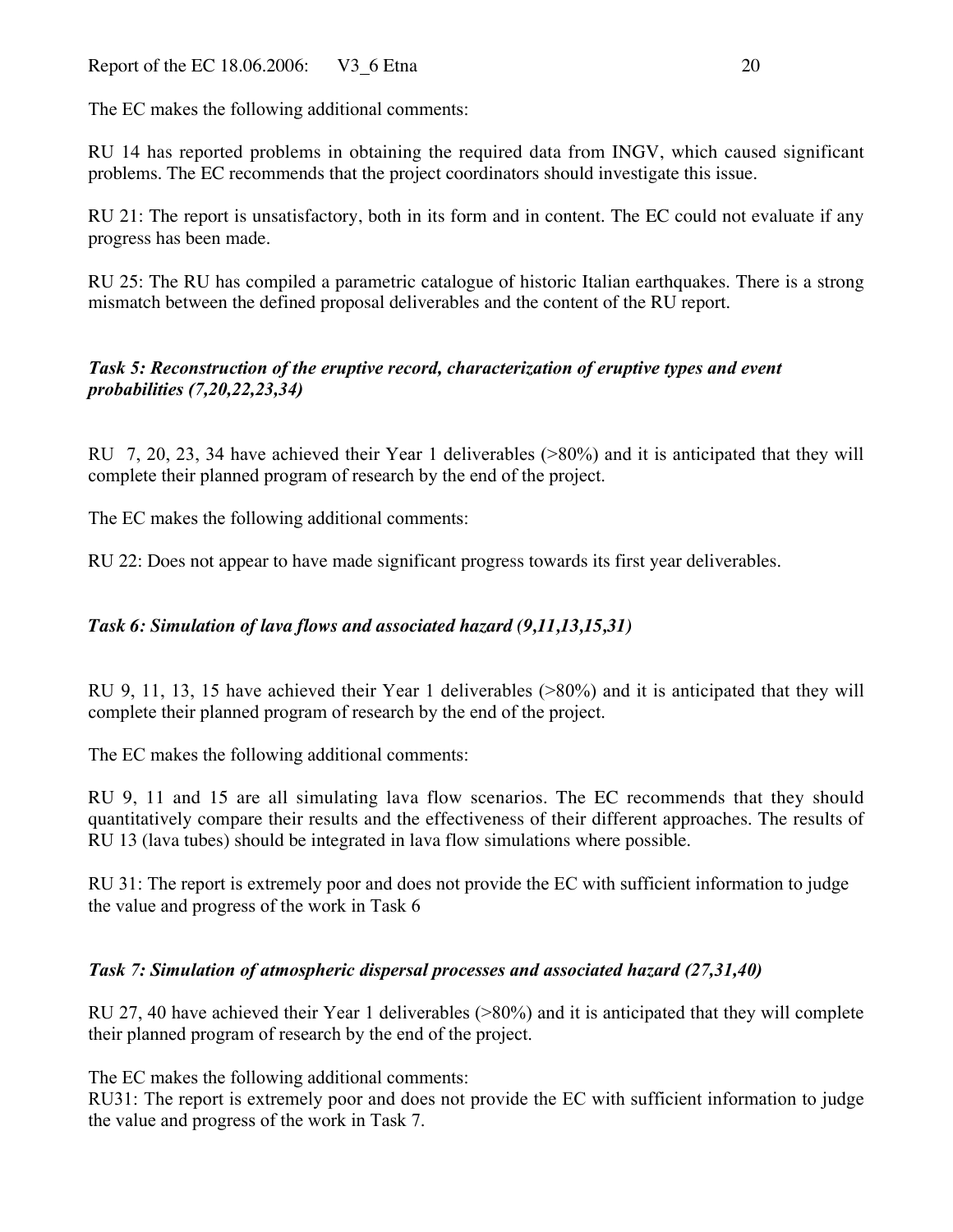## **END OF YEAR ONE**

# INGV-DPC Project V3\_7

## Pantelleria

#### **1. Overall assessment of the project**

– *achievement of the Project Deliverables specified in the original project proposal*

– *Is the project on schedule or behind schedule*

This project is the first integrated project on volcano-related hazards of Pantelleria and the Sicily channel under the aspects of Civil Protection. It is of importance because of the relatively young age of volcanism on the island and the historical submarine eruptions.

The project, involving 9 RUs, focuses on the volcano-tectonic features, ground deformation, the geothermal system and hazard mapping.

The coordinators' summary reports indicate that the project is progressing well. It is broadly on schedule and the general coordination is effective.

The EC generally had a good impression. The coordinators have shown that in general the various RUs work together well in their various tasks.

#### **2. Scientific deliverables**

*This should include the progress towards synthesis of the available data into a consistent format for use by DPC in risk analysis.*

The project has made good progress and fulfilled its first year goals.

The progress of the project was clearly described in the coordinators' report and their oral presentation. Looking at the results obtained by each RU it is clear that the project achieved the general proposed deliverables. It can be expected that the project will reach its major goals at the end of the two years.

The highlights include:

- Revision of the geological map and of the detailed volcano-stratigraphy,
- Geo-structural analysis of the island including a new digital topographic map
- Geophysical database with the production of maps (bathymetry, gravimetry, seismicity, deformation)
- Installation of a temporary seismic 5-station network on Pantelleria (for June 2006)
- Hazard maps developed for  $CO<sub>2</sub>$  and Rn emissions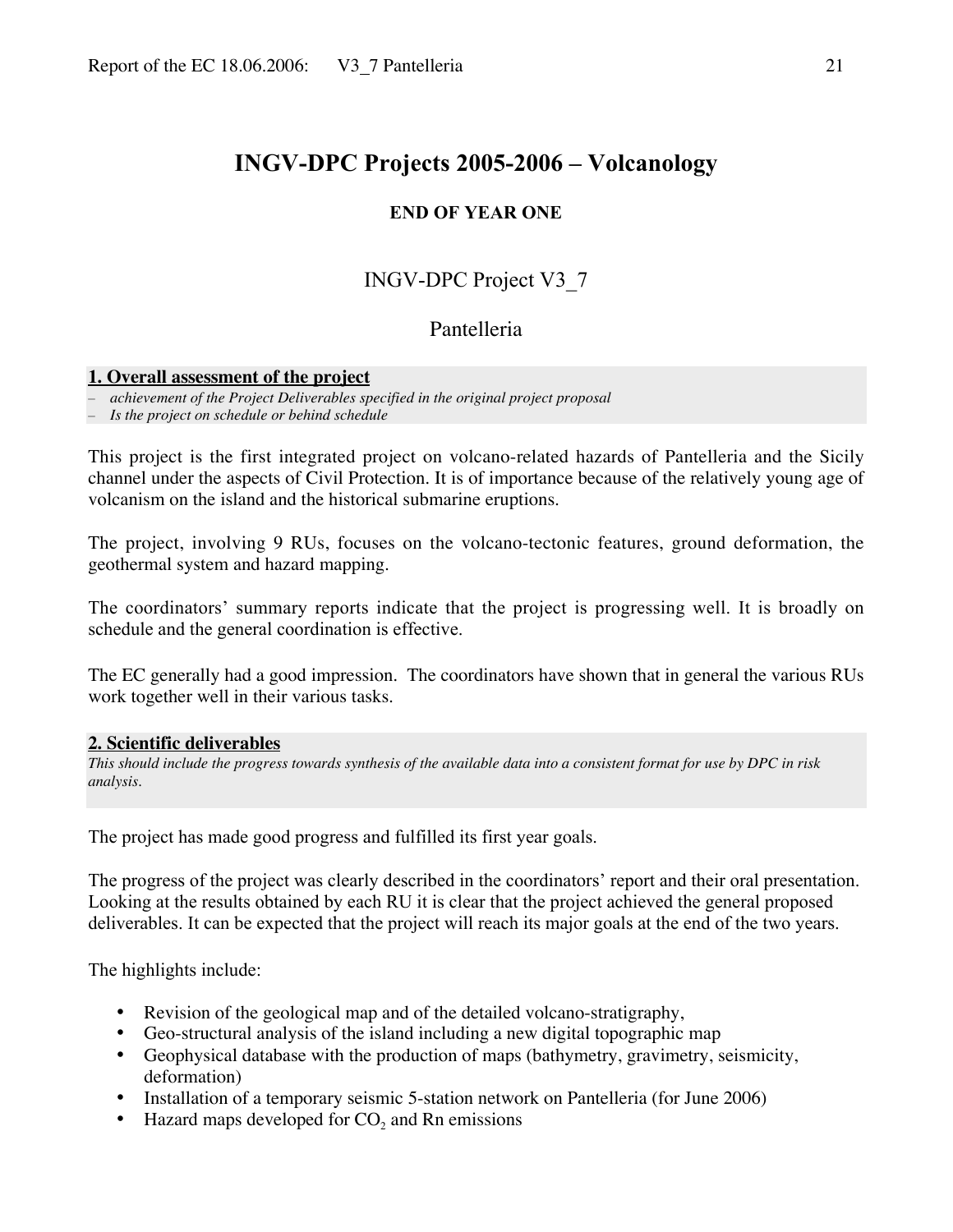#### **3. Specific problems which have delayed progress**

Is it realistic and feasible to reach the goals within the stated budgetary and the time-line parameters?

The coordinators have not indicated any major delays or problems. Individual RUs mention minor technical problems that have obviously been overcome.

#### **4. Coordination**

How is the organisation of the project and communication between RUs

The coordination of the project is effective and satisfactory. After a kick-off meeting with all 9 RUs participating subgroups of RUs met several times for coordinated field operations.

#### **5. Publications which have arisen directly from this project**

At this stage of the project the EC does not expect to see a high number of publications arising directly from the first years work.

Manuscripts have not yet been submitted. One group abstract is listed.

#### **6. Comments to reports / work of individual research units**

Only those RUs and sub-projects are commented on in detail, where questions arise or points are unclear. The main criteria are:

– achievement of project deliverables

– feasibility to finish within funding time

In general all the research units have performed well and have obtained significant results so far.

All RU have achieved their year one deliverables (>80%) and it is anticipated that they will complete their planned program of research by the end of the project.

The EC has the following additional comments:

It is expected that the various preliminary maps will soon be available in a final form and that the individual RUs should give some consideration to presenting their results at international conferences.

The EC notes that the accuracy of earthquake locations in the Sicily Channel is still poor but of high importance for understanding the geodynamic setting of the volcanism. The EC recommends the coordinators consider how in cooperation with INGV this could be improved.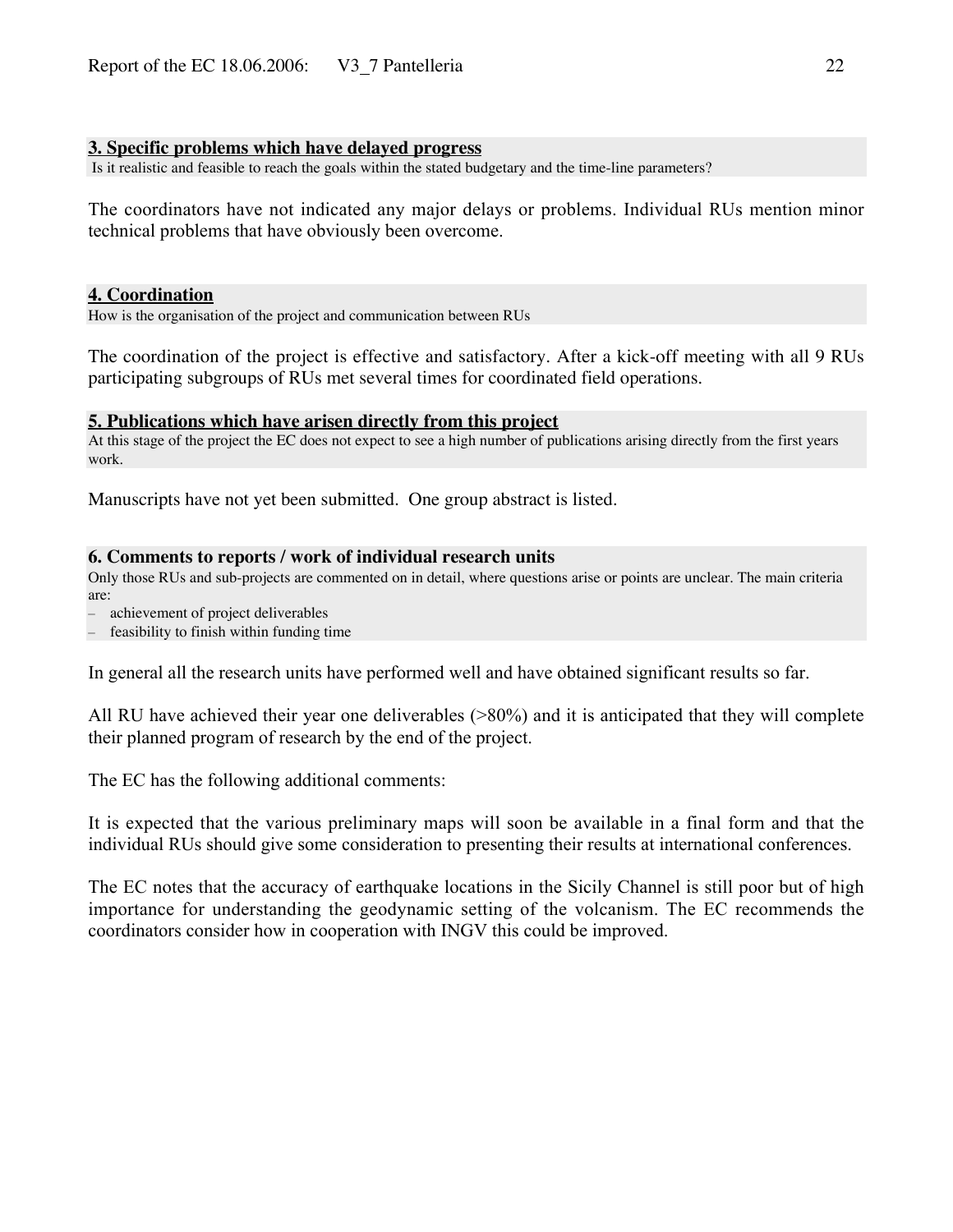## **END OF YEAR ONE**

# INGV-DPC Project V3\_8

## Historical research

#### **1. Overall assessment of the project**

– *achievement of the Project Deliverables specified in the original project proposal*

– *Is the project on schedule or behind schedule*

This project was established after the start of the main INGV-DPC project in 2005. The aim is to provide a chronological catalogue of the activity of Campanian volcanoes from historical sources. The details of the intended activity and the deliverables form the content of a special contract with INGV, which was not available to the EC. The group did not present an oral summary of their report.

The examples given in the report highlight the potential of the approach. According to the report, all the selected material from the project will be archived in a database of INGV-SGA.

#### **2. Scientific deliverables**

*This should include the progress towards synthesis of the available data into a consistent format for use by DPC in risk analysis.*

n.a.

#### **3. Specific problems which have delayed progress**

 Is it realistic and feasible to reach the goals within the stated budgetary and the time-line parameters? n.a.

#### **4. Coordination**

How is the organisation of the project and communication between RU's n.a.

#### **5. Publications which have arisen directly from this project**

At this stage of the project the EC does not expect to see a high number of publications arising directly from the first years work.

n.a.

#### **6. Comments to reports / work of individual research units**

Only those RUs and sub-projects are commented on in detail, where questions arise or points are unclear. The main criteria are:

– achievement of project deliverables

– feasibility to finish within funding time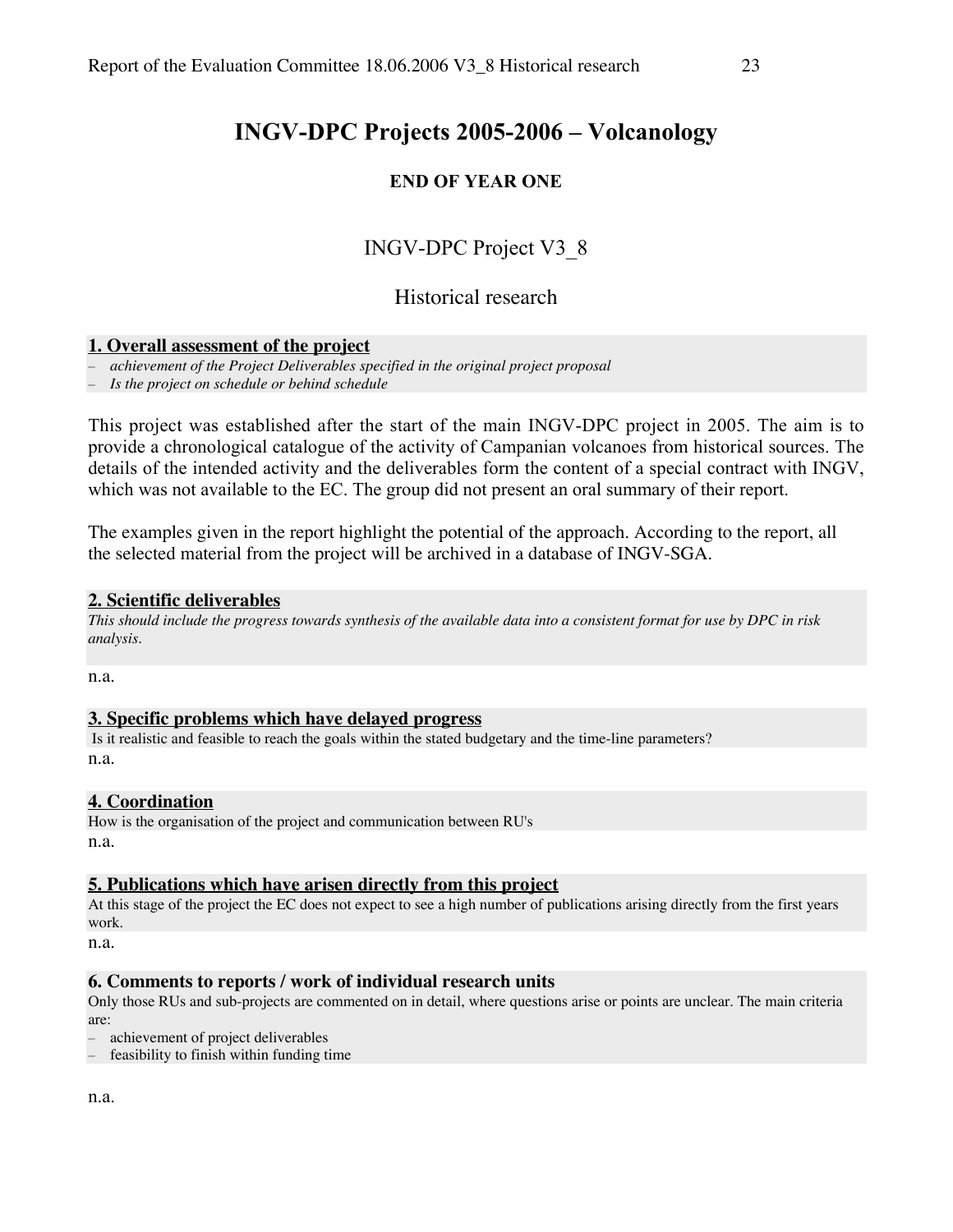## **END OF YEAR ONE**

## INGV-DPC Project V4

# Conception, verification and application of innovative techniques to study active volcanoes

#### **1. Overall assessment of the project**

– *achievement of the Project Deliverables specified in the original project proposal*

– *Is the project on schedule or behind schedule*

This project aims to develop novel techniques for the study of volcanoes in order to improve the understanding of volcanic processes and volcanic hazard. The developments are not associated with individual volcanoes and are intended to be of use for all the other projects with a regional focus.

The project involves 14 RU and is focused on geophysical techniques including three tasks: (a) hazard probability estimation, (b) high-resolution seismic techniques and (c) sensor system developments for real-time observations and measurements.

The project is broadly on schedule. The progress and highlights of the project were clearly described in the coordinators' report and their oral presentation. The project deliverables for the first year are almost completely fulfilled.

The EC recommends that the coordinators work towards the establishment of an open database of software codes to analyse volcanoes and volcano dynamics. This database should to be usable for the other groups. Each method/entry needs to be sufficiently validated and described, including complete manuals and test examples.

#### **2. Scientific deliverables**

*This should include the progress towards synthesis of the available data into a consistent format for use by DPC in risk analysis.*

The project appears to have made good progress towards its first year goals.

Significant highlights include:

- Development and delivery of an Event Tree Scheme (BET\_EF) for probabilistic eruption hazard estimation.
- Development and delivery of a 3D velocity model for Campi Flegrei for use in testing and applications
- Reflection seismic methods to resolve velocity and density contrasts at depth
- New method for the lithological interpretation of seismic velocities.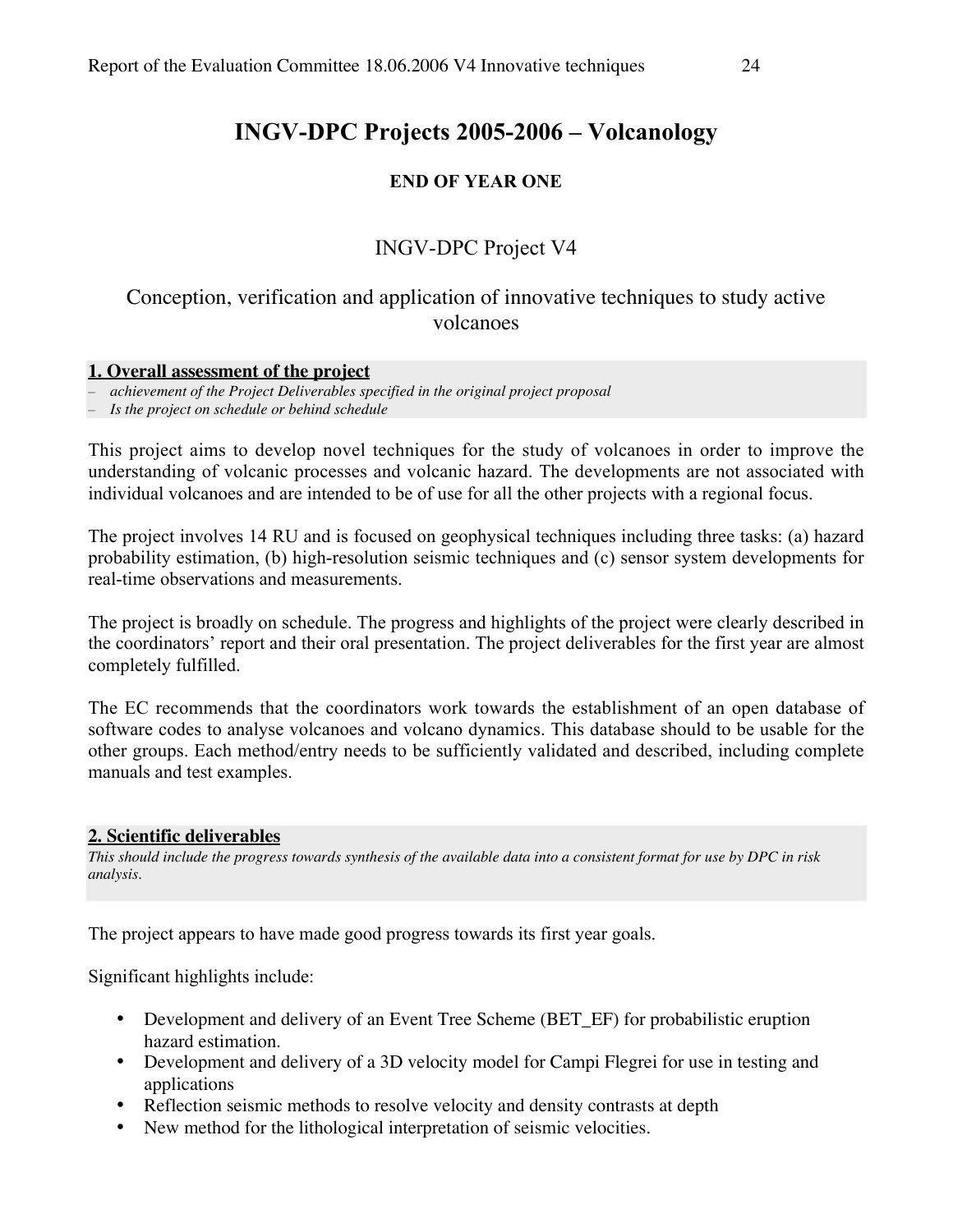#### **3. Specific problems which have delayed progress**

Is it realistic and feasible to reach the goals within the stated budgetary and the time-line parameters?

The overall project is on schedule. Nevertheless, some minor delays have been indicated by the coordinators for some of the RUs due to technical or organizational problems. These have been clearly identified and can be overcome according to the RUs reports.

#### **4. Coordination**

How is the organisation of the project and communication between RU's

The coordination of the project is very effective. In addition to the kick-off meeting two operative meetings were held in November 2005 and April 2006. A project web page to share and exchange datasets and other kinds of information has been established.

#### **5. Publications which have arisen directly from this project**

At this stage of the project the EC does not expect to see a high number of publications arising directly from the first years work.

A very appropriate level of activity is indicated in the report of the coordinators.

#### **6. Comments to reports / work of individual research units**

Only those RUs and sub-projects are commented on in detail, where questions arise or points are unclear. The main criteria are:

– achievement of project deliverables

feasibility to finish within funding time

In general all the RUs have performed well and have obtained significant results so far.

RU 1, 2, 3, 4, 5, 6, 7, 8, 9, 10, 11, 13, 14 have achieved their year one deliverables (>80%) and it is anticipated that they will complete their planned program of research by the end of the project.

The EC makes the following additional comments:

RU 2 and 3: Both RUs develop techniques to detect and classify volcanic tremors. They should aim to compare their techniques on the same datasets.

RU 4: The RU develops codes for modeling and inversion of deformation and gravity data. The EC is concerned that a number of groups within the entire INGV-DPC 2005-2006 project seem to be developing similar codes. The EC recommends that a working group is established for the coordination of parallel activities in this field.

RU 11: The EC has discussed during the presentation meeting the possible technical problems which may affect the delivery of a working ocean bottom monitoring system.

RU 12: The RU reports to be behind schedule and explains the reasons. The EC encourages the group to start the first field measurements soon.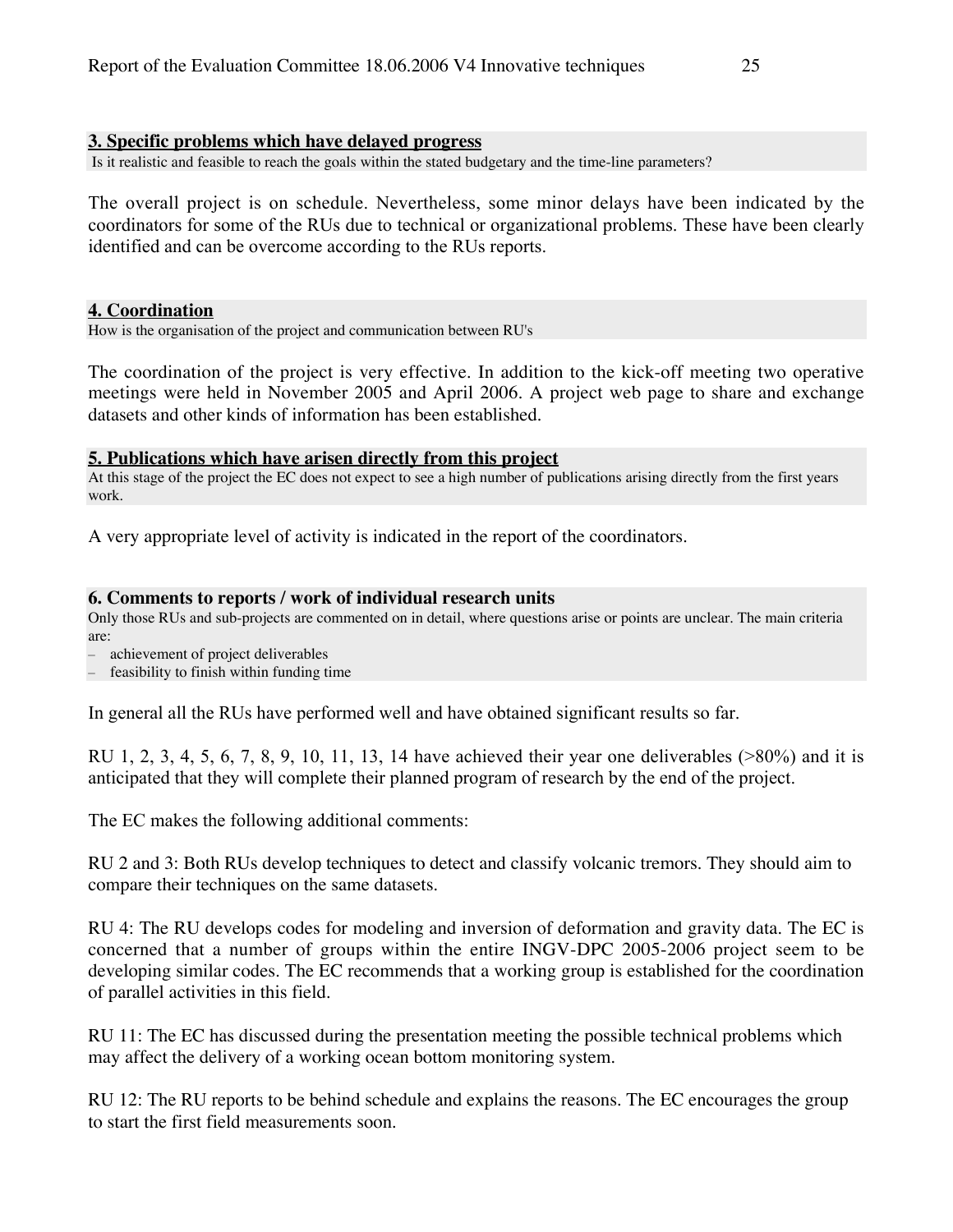## **END OF YEAR ONE**

# INGV-DPC Project V5

## Research on diffuse degassing in Italy

#### **1. Overall assessment of the project**

– *achievement of the Project Deliverables specified in the original project proposal*

– *Is the project on schedule or behind schedule*

The main goal of the project is the mitigation of gas hazard in Italy. It is the only coordinated project with an emphasis on mitigation strategies working directly with civil protection. For this, the project involves 15 RUs and is focused on two research lines, i.e. the production of a catalogue of gas emissions (MANITERM) and hazard identification and risk mitigation.

The project is broadly on schedule. The progress of the project was clearly described in the coordinators' report and their oral presentation. The project deliverables for the first year are almost completely fulfilled.

The EC was extremely pleased with the outcome of the project so far.

#### **2. Scientific deliverables**

*This should include the progress towards synthesis of the available data into a consistent format for use by DPC in risk analysis.*

The project appears to have made good progress towards its first year goals.

Significant highlights include

- The development of a web-based catalogue of Italian gas emissions
- Code for simulating  $CO<sub>2</sub>$  dispersion under different meteorological and topographical conditions
- The measurement and quantification of the toxicology at Vigna Fiorita, Fiumicino and Vulcano.

#### **3. Specific problems which have delayed progress**

Is it realistic and feasible to reach the goals within the stated budgetary and the time-line parameters?

The overall project is broadly on schedule.